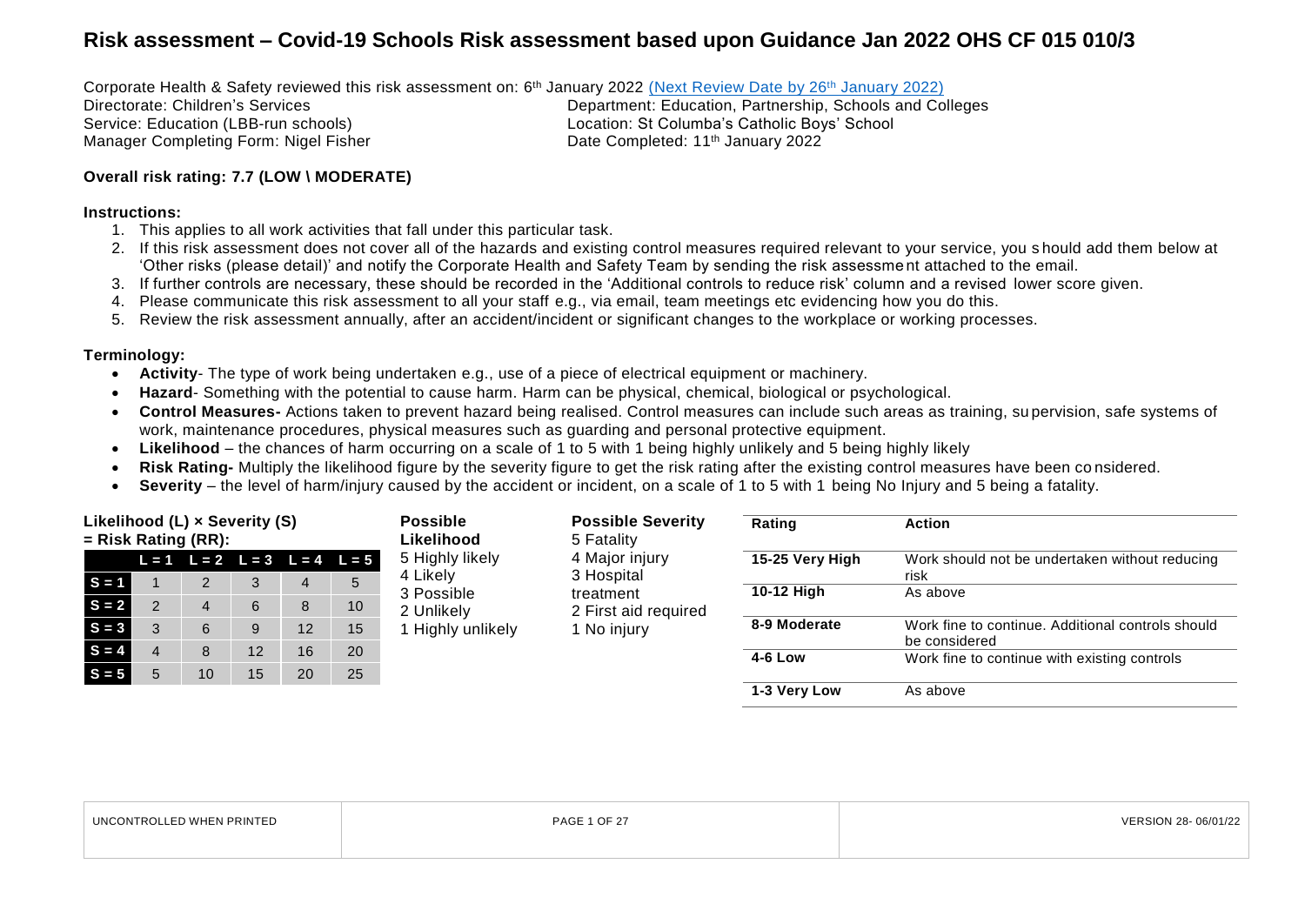| <b>Activity</b>                                                                                                                                         | <b>Nature of hazard</b><br>and potential<br>injuries                                                      | <b>Persons</b><br>at risk | <b>Existing control measures</b>                                                                                                                                                                                                                                                                                                                                                                                                                                                                                                                                                                                                                                                                                                                                                                                                                                                                                                                                                                                                                                                                                                                                                                                                                                                                                    |                | <b>Current risk</b><br>rating |                 | <b>Additional</b><br>controls to<br>reduce risk                            | rating       | <b>Revised risk</b> |                 |
|---------------------------------------------------------------------------------------------------------------------------------------------------------|-----------------------------------------------------------------------------------------------------------|---------------------------|---------------------------------------------------------------------------------------------------------------------------------------------------------------------------------------------------------------------------------------------------------------------------------------------------------------------------------------------------------------------------------------------------------------------------------------------------------------------------------------------------------------------------------------------------------------------------------------------------------------------------------------------------------------------------------------------------------------------------------------------------------------------------------------------------------------------------------------------------------------------------------------------------------------------------------------------------------------------------------------------------------------------------------------------------------------------------------------------------------------------------------------------------------------------------------------------------------------------------------------------------------------------------------------------------------------------|----------------|-------------------------------|-----------------|----------------------------------------------------------------------------|--------------|---------------------|-----------------|
|                                                                                                                                                         |                                                                                                           |                           |                                                                                                                                                                                                                                                                                                                                                                                                                                                                                                                                                                                                                                                                                                                                                                                                                                                                                                                                                                                                                                                                                                                                                                                                                                                                                                                     |                | S                             | $\overline{RR}$ |                                                                            | L            | S                   | $\overline{RR}$ |
| General:<br><b>Risk</b><br>assessment<br>and<br>consultation<br>with staff<br>and the<br>provision of<br>wellbeing<br>support to<br>staff and<br>pupils | Staff and pupil<br>concerns not taken<br>into account.<br>Concerned about<br>return to work and<br>school | Staff and<br>pupils       | This advice on www.gov.uk for education settings is a<br>summary of the key control measures required: The<br>Operational guidance dated January 2022 should be<br>read in conjunction with this risk assessment and the<br>DfE has created a <b>bespoke page</b> on gov.uk which lists<br>all current schools guidance.<br>Where this guidance refers to schools, that does not<br>include maintained nursery schools or pre-reception<br>classes. Separate guidance is available for: early<br>years and childcare settings (Dec 2021 Update) and<br>further education colleges and providers (Jan 2022<br>Update). Additional operational guidance is also<br>available for SEND and specialist settings: additional<br>COVID-19 operational guidance (Jan 2022 Update).<br>This risk assessment is for dissemination within<br>schools by the school's own internal consultation and<br>training methods. Control measures must be adopted<br>where reasonably practicable to do so. It is a legal<br>requirement that schools update their risk<br>assessments to ensure all current government<br>restrictions are adhered to and consult and share<br>findings with staff. The school must be prepared to<br>review their risk assessments quickly should Public<br>Health or the government advise changes. |                | 5                             | 5               | Good and<br>positive<br>communication<br>systems in<br>place               | 1            | 5                   | 5               |
|                                                                                                                                                         | Risk of Covid-19<br>transmission                                                                          | Staff and<br>pupils       | To minimise risk, all elements of the system of control<br>measures detailed below must be put in place. School<br>Leaders must ensure systems are implemented, staff<br>and pupil behaviour supervised and that control<br>measures are followed and any breaches recorded.<br>'Near miss' incidents and positive cases among staff<br>must be recorded on an accident/incident form and<br>communicated on My View to Corporate Health and<br>Safety' so that control measures are continually<br>reviewed. See health and safety advice for schools.                                                                                                                                                                                                                                                                                                                                                                                                                                                                                                                                                                                                                                                                                                                                                             | $\overline{1}$ | 5                             | 5               | Safety of all<br>members of the<br>community is<br><b>THE</b><br>PRIORITY. | $\mathbf{1}$ | 5                   | 5               |

| UNCONTROLLED WHEN PRINTED | <b>PAGE 2 OF 27</b> | VERSION 28-06/01/22 |
|---------------------------|---------------------|---------------------|
|                           |                     |                     |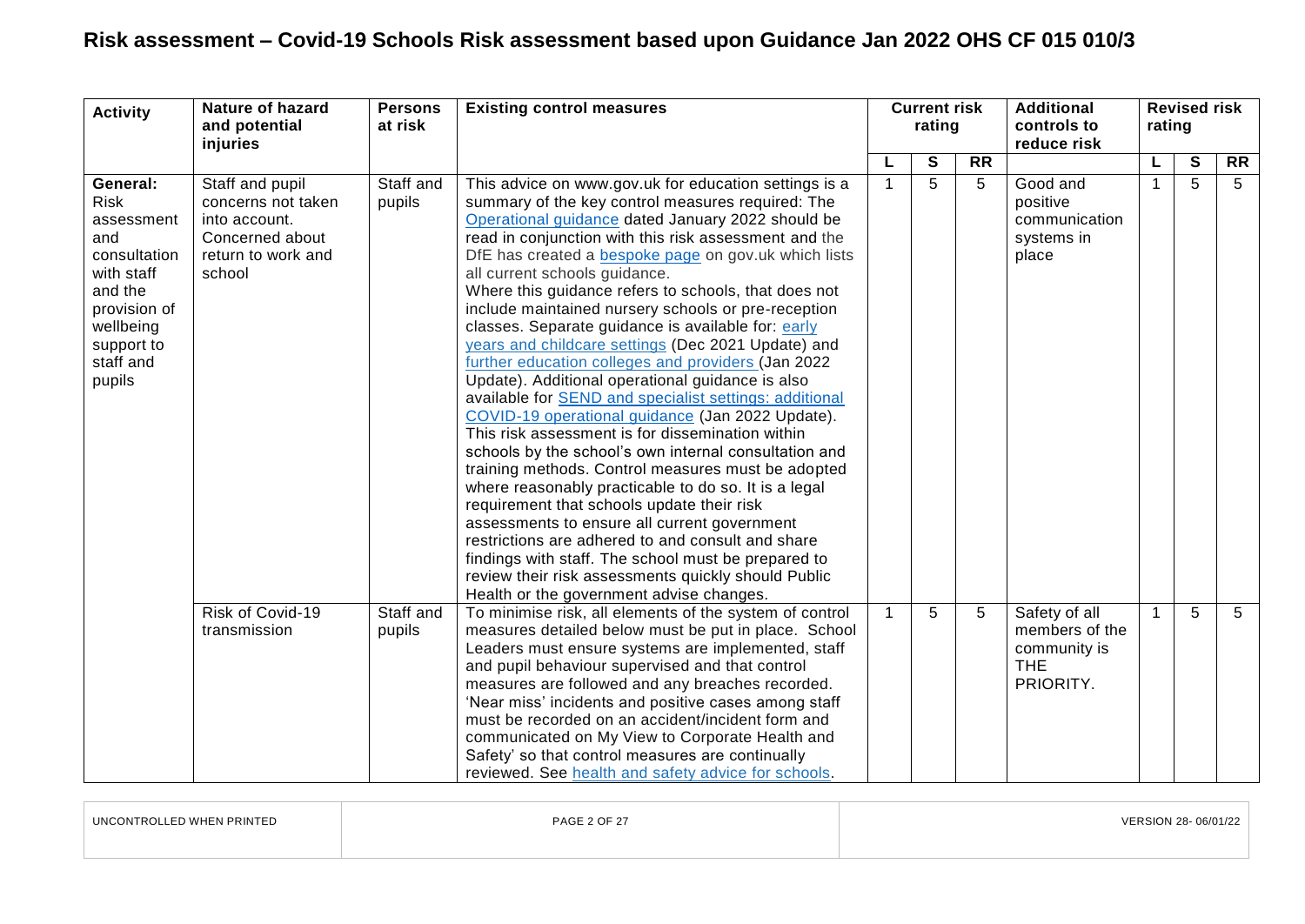| <b>Activity</b>                                                                                                                                            | <b>Nature of hazard</b><br>and potential<br>injuries | <b>Persons</b><br>at risk | <b>Existing control measures</b>                                                                                                                                                                                                                                                                                                                                                                                                                                                                                                                                                                                                                                                                                                                                                                                                                                                                                                                                                                                                                                                                                                                                                                                                                                                                                                                                                                                                                                                                                                                                                                                                                                                                      | <b>Current risk</b><br>rating |   |           | <b>Additional</b><br>controls to<br>reduce risk | <b>Revised risk</b><br>rating |              |           |
|------------------------------------------------------------------------------------------------------------------------------------------------------------|------------------------------------------------------|---------------------------|-------------------------------------------------------------------------------------------------------------------------------------------------------------------------------------------------------------------------------------------------------------------------------------------------------------------------------------------------------------------------------------------------------------------------------------------------------------------------------------------------------------------------------------------------------------------------------------------------------------------------------------------------------------------------------------------------------------------------------------------------------------------------------------------------------------------------------------------------------------------------------------------------------------------------------------------------------------------------------------------------------------------------------------------------------------------------------------------------------------------------------------------------------------------------------------------------------------------------------------------------------------------------------------------------------------------------------------------------------------------------------------------------------------------------------------------------------------------------------------------------------------------------------------------------------------------------------------------------------------------------------------------------------------------------------------------------------|-------------------------------|---|-----------|-------------------------------------------------|-------------------------------|--------------|-----------|
|                                                                                                                                                            |                                                      |                           |                                                                                                                                                                                                                                                                                                                                                                                                                                                                                                                                                                                                                                                                                                                                                                                                                                                                                                                                                                                                                                                                                                                                                                                                                                                                                                                                                                                                                                                                                                                                                                                                                                                                                                       |                               | S | <b>RR</b> |                                                 | L                             | $\mathbf{s}$ | <b>RR</b> |
| <b>Risk</b><br>assessment<br>and<br>consultation<br>with staff<br>and the<br>provision of<br>wellbeing<br>support to<br>staff and<br>pupils<br>(continued) | Risk of Covid-19<br>transmission                     | Staff and<br>pupils       | It is best practice to share the risk assessment also with<br>parents and the HSE requires that for schools who<br>employ more than 50 people, that it is published on the<br>external website. Where a suitable and sufficient risk<br>assessment is in place, LBB Insurance will cover Covid-<br>19 related incidents for Community Schools.<br>Schools and trusts should work closely with parents and<br>carers (future references to parents should be read as<br>including carers), staff and unions when agreeing the<br>best approaches for their circumstances. But those<br>considerations must ensure that best practice, guidance<br>and statutory compliance is followed.<br>A General Covid-19 risk assessment CF 015 010 is in<br>place for LBB staff and communicated within each<br>school's own cascade system. Staff are informed of<br>safety measures and consulted for any concerns.<br>LBB consults with the Unions weekly as well as in<br>meetings with the Local Consultative Group (LCG) to<br>ensure a corporate approach to risk controls, which<br>includes maintained schools. Other schools should<br>ensure that any appropriate steps have been<br>undertaken consistent with procedures for their own<br>school.<br>Staff have access to a 24-hour Carefirst Employee<br>Assistance Program (EAP) counselling and advice<br>service where schools have subscribed.<br>School Heads encourage active communication<br>between staff on concerns and ensure staff read all<br>communications and this includes senior leaders and<br>governing bodies.<br>Senior leaders implement working practices promoting a<br>good work-life balance. Staff surveys encouraged |                               |   |           |                                                 |                               |              |           |

| UNCONTROLLED WHEN PRINTED | <b>PAGE 3 OF 27</b> | VERSION 28-06/01/22 |
|---------------------------|---------------------|---------------------|
|                           |                     |                     |
|                           |                     |                     |

 $\overline{a}$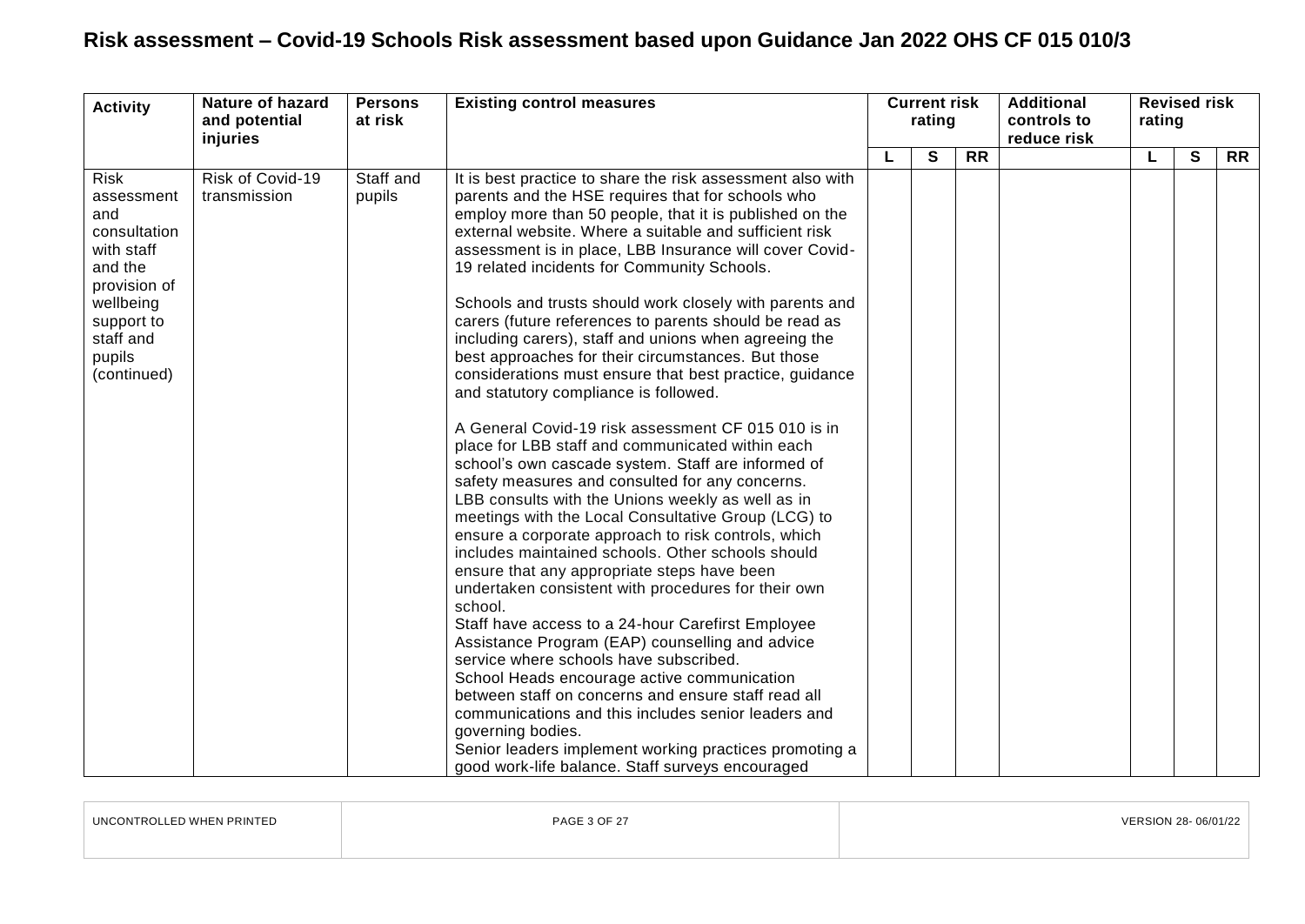| <b>Activity</b>                                                                                        | Nature of hazard<br>and potential<br>injuries                                           | <b>Persons</b><br><b>Existing control measures</b><br>at risk |                                                                                                                                                                                                                                                                                                                                                                                                                                                                                                                                                                                                                                                                                                                                                                                                                                                                                                                                                                                                                                                                                                                                                                                                                                                                                                                                                                | <b>Current risk</b><br>rating |   |                 | <b>Additional</b><br>controls to<br>reduce risk | <b>Revised risk</b><br>rating |   |           |  |
|--------------------------------------------------------------------------------------------------------|-----------------------------------------------------------------------------------------|---------------------------------------------------------------|----------------------------------------------------------------------------------------------------------------------------------------------------------------------------------------------------------------------------------------------------------------------------------------------------------------------------------------------------------------------------------------------------------------------------------------------------------------------------------------------------------------------------------------------------------------------------------------------------------------------------------------------------------------------------------------------------------------------------------------------------------------------------------------------------------------------------------------------------------------------------------------------------------------------------------------------------------------------------------------------------------------------------------------------------------------------------------------------------------------------------------------------------------------------------------------------------------------------------------------------------------------------------------------------------------------------------------------------------------------|-------------------------------|---|-----------------|-------------------------------------------------|-------------------------------|---|-----------|--|
|                                                                                                        |                                                                                         |                                                               |                                                                                                                                                                                                                                                                                                                                                                                                                                                                                                                                                                                                                                                                                                                                                                                                                                                                                                                                                                                                                                                                                                                                                                                                                                                                                                                                                                | L                             | S | $\overline{RR}$ |                                                 |                               | S | <b>RR</b> |  |
| <b>Risk</b><br>assessment<br>and<br>consultation                                                       | Risk of Covid-19<br>transmission                                                        | Staff and<br>pupils                                           | locally at each school on aspects of working during<br>Covid-19. LBB Senior management 'Restore Group' in<br>place for high level corporate decision-making during<br>pandemic.                                                                                                                                                                                                                                                                                                                                                                                                                                                                                                                                                                                                                                                                                                                                                                                                                                                                                                                                                                                                                                                                                                                                                                                |                               |   |                 |                                                 |                               |   |           |  |
| with staff<br>and the<br>provision of<br>wellbeing<br>support to<br>staff and<br>pupils<br>(continued) | Risk of Covid-19<br>transmission<br>through concerns<br>not being taken<br>into account | Staff and<br>pupils                                           | School Governing Bodies must be involved in overseeing<br>this risk assessment and its implementation at local level.<br>Some pupils may be experiencing a variety of emotions<br>in response to the COVID-19 pandemic, such as anxiety,<br>stress or low mood. Staff can support pupils using this<br>advice: promoting and supporting mental health and<br>wellbeing in schools.<br>Safeguarding: Where remote learning is occurring due<br>to self-isolation or school bubble closures, the school<br>should encourage parents to have regular conversations<br>with their child about risks online such as sexual<br>imagery, grooming, cyberbullying, suicide content and<br>radicalisation and how to speak to someone if they have<br>concerns. Schools encourage parents to set age filter<br>controls on online content. Microsoft advises all software<br>updates are carried out on home computers to avoid<br>hackers and viruses after a recent incident.<br><b>Guidance for schools:</b><br>The following control measures must all be met, which<br>are incorporated throughout the risk assessment below:<br>1) Ensure good hygiene for everyone<br>2) Maintain appropriate cleaning regimes<br>3) Keep indoor spaces well ventilated<br>4) Follow Public Health advice on testing, self-isolation<br>and managing confirmed cases of Covid-19 | $\overline{1}$                | 5 | 5               |                                                 | 1                             | 5 | 5         |  |

| LINC.<br>WHEN PRINTED | <b>PAGE 4 OF 27</b> | <b>06/01/44</b><br>וחר |
|-----------------------|---------------------|------------------------|
|                       |                     |                        |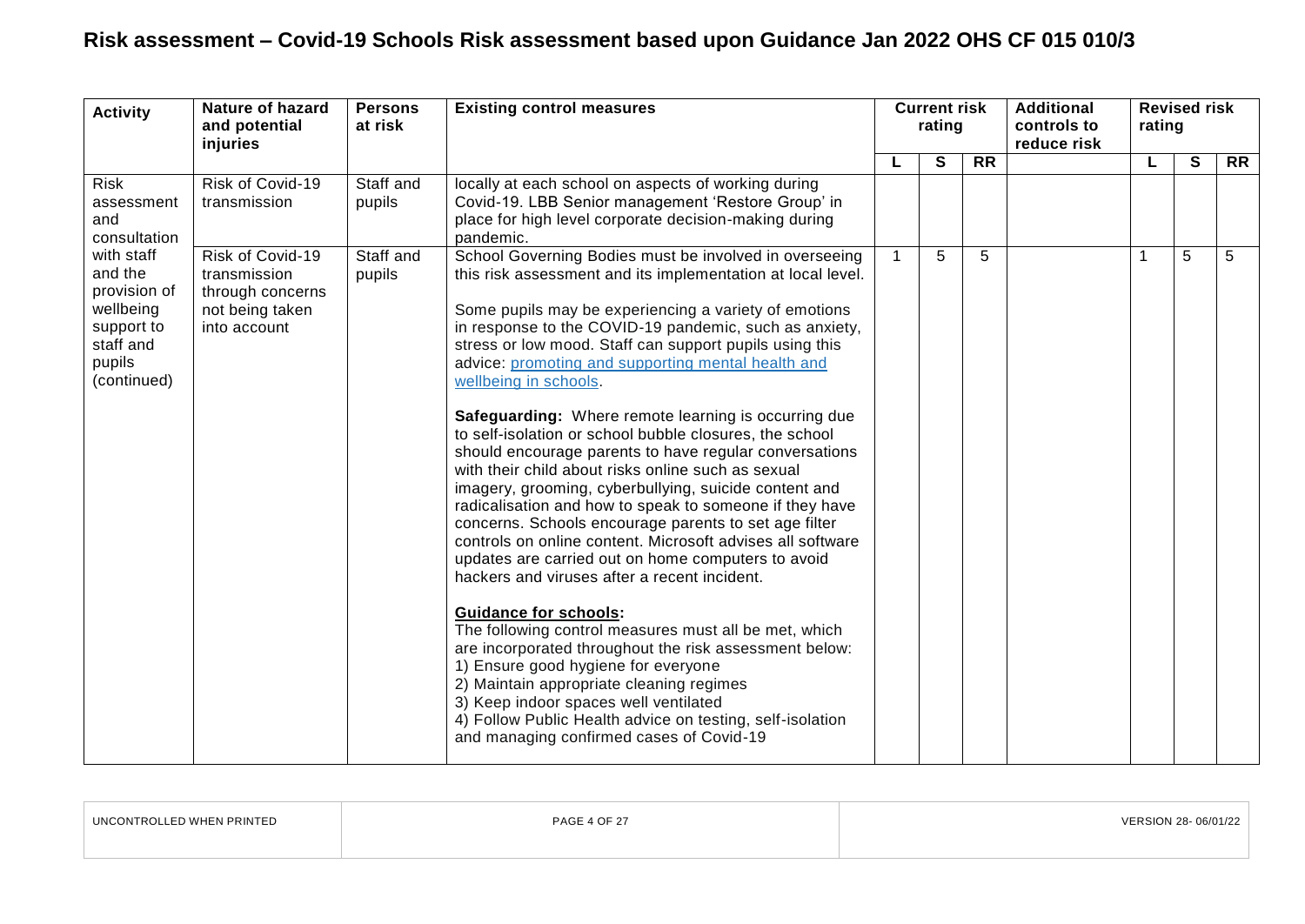| <b>Activity</b>                                                               | Nature of hazard<br>and potential<br>injuries | <b>Persons</b><br><b>Existing control measures</b><br>at risk | <b>Current risk</b><br>rating                                                                                                                                                                                                                                                                                                                                                                                                                                                                                                                                                                                                                                                                                                                                                                                                                                                                                         |   |   | <b>Additional</b><br>controls to<br>reduce risk | <b>Revised risk</b><br>rating                                                   |                |   |                 |
|-------------------------------------------------------------------------------|-----------------------------------------------|---------------------------------------------------------------|-----------------------------------------------------------------------------------------------------------------------------------------------------------------------------------------------------------------------------------------------------------------------------------------------------------------------------------------------------------------------------------------------------------------------------------------------------------------------------------------------------------------------------------------------------------------------------------------------------------------------------------------------------------------------------------------------------------------------------------------------------------------------------------------------------------------------------------------------------------------------------------------------------------------------|---|---|-------------------------------------------------|---------------------------------------------------------------------------------|----------------|---|-----------------|
|                                                                               |                                               |                                                               |                                                                                                                                                                                                                                                                                                                                                                                                                                                                                                                                                                                                                                                                                                                                                                                                                                                                                                                       |   | S | <b>RR</b>                                       |                                                                                 |                | S | <b>RR</b>       |
| Social<br>distancing.<br>and persons<br>clinically<br>extremely<br>vulnerable | Risk of Covid-19<br>transmission              | Staff and<br>pupils                                           | All Clinically Extremely Vulnerable children can attend<br>their setting unless advised not to by a medical<br>professional. Further information is at supporting pupils<br>at school with medical conditions.<br>Social distancing measures for school staff have now<br>ended however Clinically Extremely Vulnerable staff are<br>advised to seek their GP or medical professional's<br>advice on whether their condition should still be<br>shielded. The HSE advice on protecting vulnerable<br>workers, must be followed.                                                                                                                                                                                                                                                                                                                                                                                       | 2 | 5 | 10                                              |                                                                                 | $\overline{2}$ | 5 | 10 <sup>°</sup> |
| Face<br>Coverings                                                             | PPE to prevent<br>risk of<br>transmission     | Staff,<br>Pupils &<br>Public                                  | Updated guidance on the use of face coverings in<br>education settings<br>From today, Sunday 2 January, it is recommended that<br>face coverings are worn in classrooms where pupils in<br>year 7 and above are educated. The advice is short term<br>only, to support pupils and teachers as they return to<br>school this term and builds on the existing proportionate<br>guidance that recommends face coverings for all adults in<br>communal areas of all settings. We are updating our<br>guidance to reflect this.<br><b>Review</b><br>The advice on face coverings in classrooms will be in<br>place until Wednesday 26 January, when Plan B<br>regulations are currently scheduled to expire, at which<br>point it will be reviewed.<br>It is therefore recommended that all settings have a small<br>contingency stock of face coverings available if an<br>individual has forgotten or damaged their own. | 1 | 5 | 10                                              | Face coverings<br>have been our<br>best practice<br>throughout the<br>Pandemic. | $\mathbf{1}$   | 5 | 10 <sup>°</sup> |

<span id="page-4-0"></span>

| UNCONTROLLED WHEN PRINTED | <b>PAGE 5 OF 27</b> | VERSION 28-06/01/22 |
|---------------------------|---------------------|---------------------|
|                           |                     |                     |

 $\Box$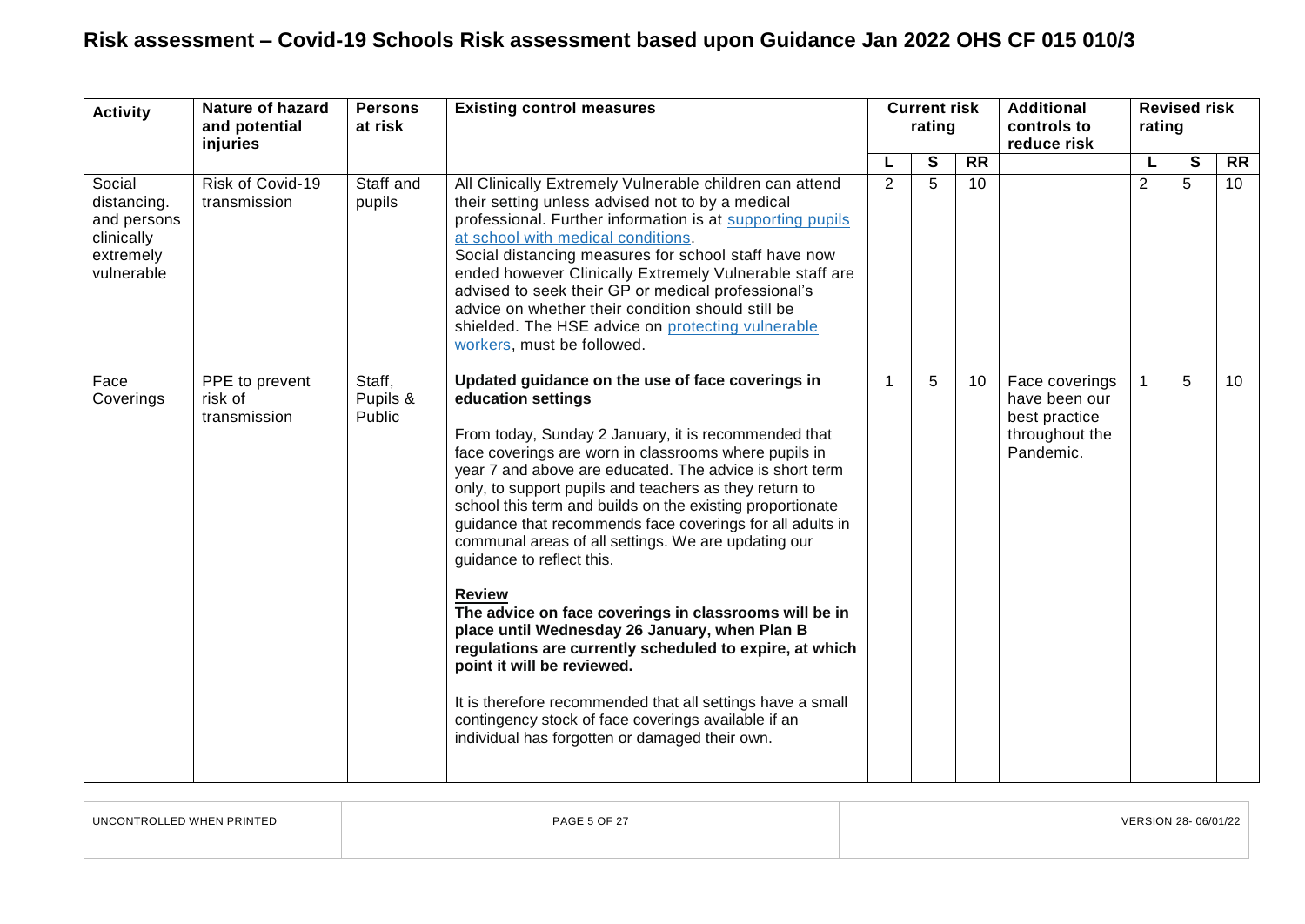| <b>Activity</b>                  | <b>Nature of hazard</b><br>and potential<br>injuries | <b>Existing control measures</b><br><b>Persons</b><br>at risk |                                                                                                                                                                                                                                                                                                                                                                                                                                                                                                                                                                                                                                                                                                                                                                                                                                                                                                                                                                                                                                                                                                                                                                                                                                                                                                                                                                                                                                                                                  | <b>Current risk</b><br>rating |   |           | <b>Additional</b><br>controls to<br>reduce risk | <b>Revised risk</b><br>rating |   |           |  |  |
|----------------------------------|------------------------------------------------------|---------------------------------------------------------------|----------------------------------------------------------------------------------------------------------------------------------------------------------------------------------------------------------------------------------------------------------------------------------------------------------------------------------------------------------------------------------------------------------------------------------------------------------------------------------------------------------------------------------------------------------------------------------------------------------------------------------------------------------------------------------------------------------------------------------------------------------------------------------------------------------------------------------------------------------------------------------------------------------------------------------------------------------------------------------------------------------------------------------------------------------------------------------------------------------------------------------------------------------------------------------------------------------------------------------------------------------------------------------------------------------------------------------------------------------------------------------------------------------------------------------------------------------------------------------|-------------------------------|---|-----------|-------------------------------------------------|-------------------------------|---|-----------|--|--|
|                                  |                                                      |                                                               |                                                                                                                                                                                                                                                                                                                                                                                                                                                                                                                                                                                                                                                                                                                                                                                                                                                                                                                                                                                                                                                                                                                                                                                                                                                                                                                                                                                                                                                                                  |                               | S | <b>RR</b> |                                                 |                               | S | <b>RR</b> |  |  |
| Face<br>Coverings<br>(continued) | PPE to prevent<br>risk of<br>transmission            | Staff,<br>Pupils &<br>Public                                  | To support this, the Department of Health and Social Care<br>(DHSC) has begun delivering face coverings to settings.<br>Most secondary schools should have received their<br>delivery by the end of last term. Deliveries for the<br>remaining secondary schools, early years settings, primary<br>schools and further education settings will resume from<br>Friday 7 January. These face coverings are being provided<br>by DHSC at no cost to your setting.<br>For any queries or complaints relating to deliveries or<br>missing items, please contact the DHSC PPE helpline,<br>provided by UNIPART, on 0800 876 6802, identifying<br>yourself as an education setting. Lines are open 7am to<br>7pm, 7 days a week. Alternatively, you can email<br>dfeppequeries@unipart.com and your query will be<br>handled by the helpline team.<br>It is expected and recommended that face coverings are<br>worn when travelling on public or dedicated school<br>transport.<br>Transparent face coverings, which may assist<br>communication with someone who relies on lip reading,<br>or facial expression to communicate, can also be worn.<br>Face visors or shields can be worn by those exempt<br>from wearing a face covering but they are not an<br>equivalent alternative in terms of source control of virus<br>transmission. They should only be used after carrying<br>out a risk assessment for the specific situation and<br>should always be cleaned appropriately. |                               |   |           |                                                 |                               |   |           |  |  |

| UNCONTROLLED WHEN PRINTED | <b>PAGE 6 OF 27</b> | VERSION 28-06/01/22 |
|---------------------------|---------------------|---------------------|
|                           |                     |                     |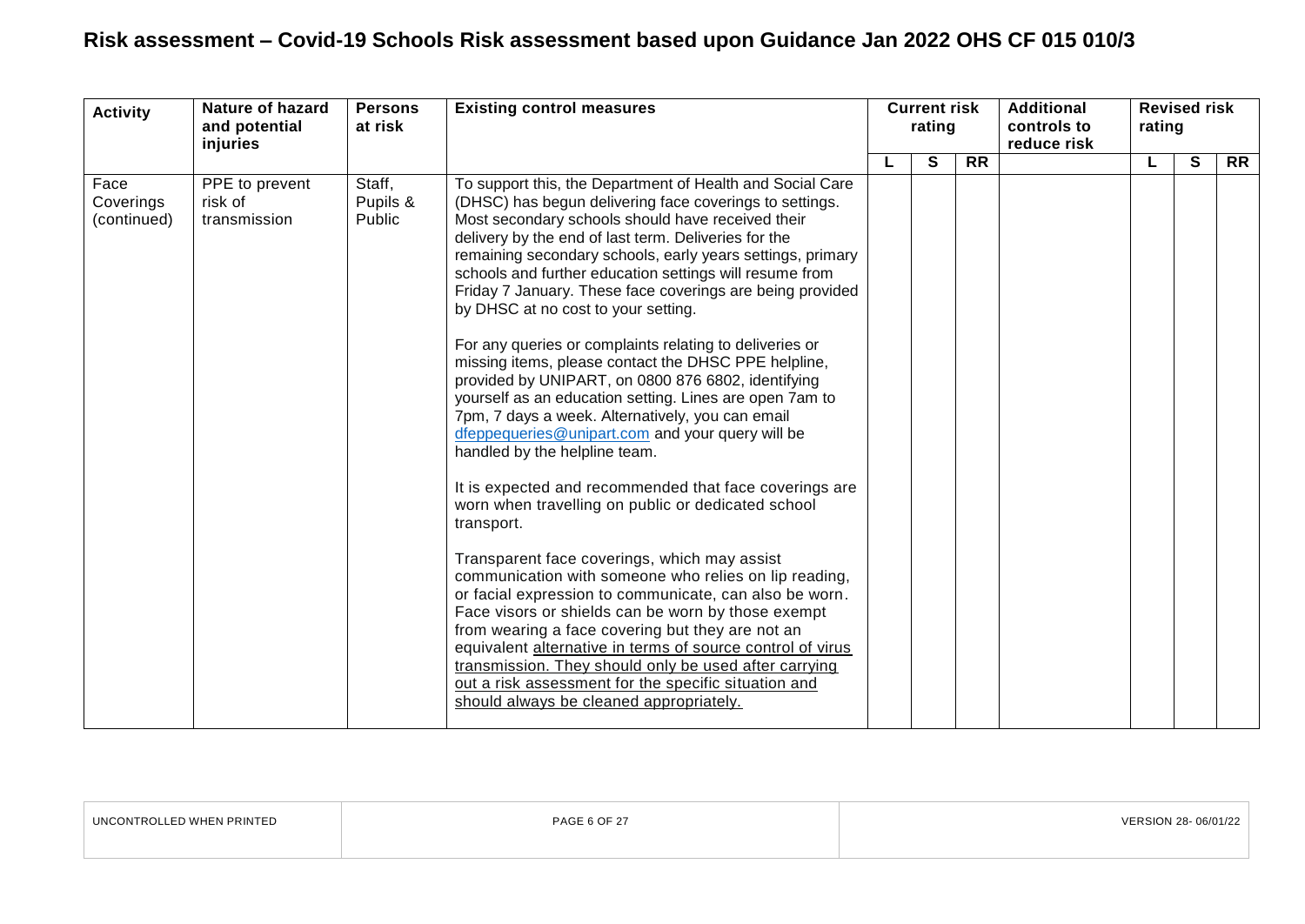| <b>Activity</b>                                             | Nature of hazard<br>and potential<br>injuries | <b>Persons</b><br>at risk | <b>Existing control measures</b>                                                                                                                                                                                                                                                                                                                                                                                                                                                                                                                                                                                                                                                                                                                                                                                                                                                                                                                                                                                                                                                                                                                                                                                                                                                                                                                                                                                                                                                                                                                                                                                          | rating         |   |                 |                                                                                                                                                     |                |   | <b>Current risk</b> |  |  | <b>Additional</b><br>controls to<br>reduce risk | <b>Revised risk</b><br>rating |  |  |
|-------------------------------------------------------------|-----------------------------------------------|---------------------------|---------------------------------------------------------------------------------------------------------------------------------------------------------------------------------------------------------------------------------------------------------------------------------------------------------------------------------------------------------------------------------------------------------------------------------------------------------------------------------------------------------------------------------------------------------------------------------------------------------------------------------------------------------------------------------------------------------------------------------------------------------------------------------------------------------------------------------------------------------------------------------------------------------------------------------------------------------------------------------------------------------------------------------------------------------------------------------------------------------------------------------------------------------------------------------------------------------------------------------------------------------------------------------------------------------------------------------------------------------------------------------------------------------------------------------------------------------------------------------------------------------------------------------------------------------------------------------------------------------------------------|----------------|---|-----------------|-----------------------------------------------------------------------------------------------------------------------------------------------------|----------------|---|---------------------|--|--|-------------------------------------------------|-------------------------------|--|--|
|                                                             |                                               |                           |                                                                                                                                                                                                                                                                                                                                                                                                                                                                                                                                                                                                                                                                                                                                                                                                                                                                                                                                                                                                                                                                                                                                                                                                                                                                                                                                                                                                                                                                                                                                                                                                                           |                | S | <b>RR</b>       |                                                                                                                                                     | L              | S | <b>RR</b>           |  |  |                                                 |                               |  |  |
| Mixing and<br>'bubbles'<br>and<br>detecting<br>transmission | Risk of Covid-19<br>transmission              | Staff and<br>pupils       | It is no longer necessary to keep children in consistent<br>groups (bubbles) and assemblies can resume, as well<br>as mixing of groups at meal times.<br>For transmission, outbreak management plans in place<br>ready to reintroduce bubbles if required and a review<br>made of hygiene, improving ventilation without<br>impacting thermal comfort, and other controls including<br>encouraging testing and using outdoor space where<br>possible. Schools can seek advice from the Dfe Helpline<br>(0800 046 8687, option 1).<br><b>Public Health guidance - Thresholds for detecting</b><br>transmission in the setting are described as:<br>• 5 cases of students or staff who are likely to have<br>mixed closely test positive in a 10 day period OR<br>10% of students or staff who are likely to have mixed<br>closely test positive within a 10 day period (either by<br>PCR testing or LFD testing with a follow-up PCR)<br>$\bullet$ OR<br>Dates should be calculated based on illness onset,<br>or test date if asymptomatic. OR<br>• Evidence of severe illness e.g. students or staff<br>members admitted to hospital or a death as a result<br>of a COVID 19 infection (PCR or LFD test with follow<br>up PCR).<br>• For special schools, residential settings with 20 or<br>fewer students and staff $-2$ students and staff who<br>are likely to have mixed closely, test positive within a<br>10 day period.<br>The most important changes in Outbreak Control<br>Plan (OCP) are:<br>• Self-isolation - Identified close contacts of a positive<br>case, including household contacts, no longer need | $\overline{2}$ | 5 | 10 <sup>°</sup> | Although<br>guidance<br>suggests that<br>assemblies can<br>resume we will<br>continue with<br>virtual<br>assemblies to<br>further mitigate<br>risk. | $\overline{2}$ | 5 | 10 <sup>°</sup>     |  |  |                                                 |                               |  |  |

| UNCONTROLLED WHEN PRINTED | PAGE 7 OF 27 | VERSION 28-06/01/22 |
|---------------------------|--------------|---------------------|
|                           |              |                     |
|                           |              |                     |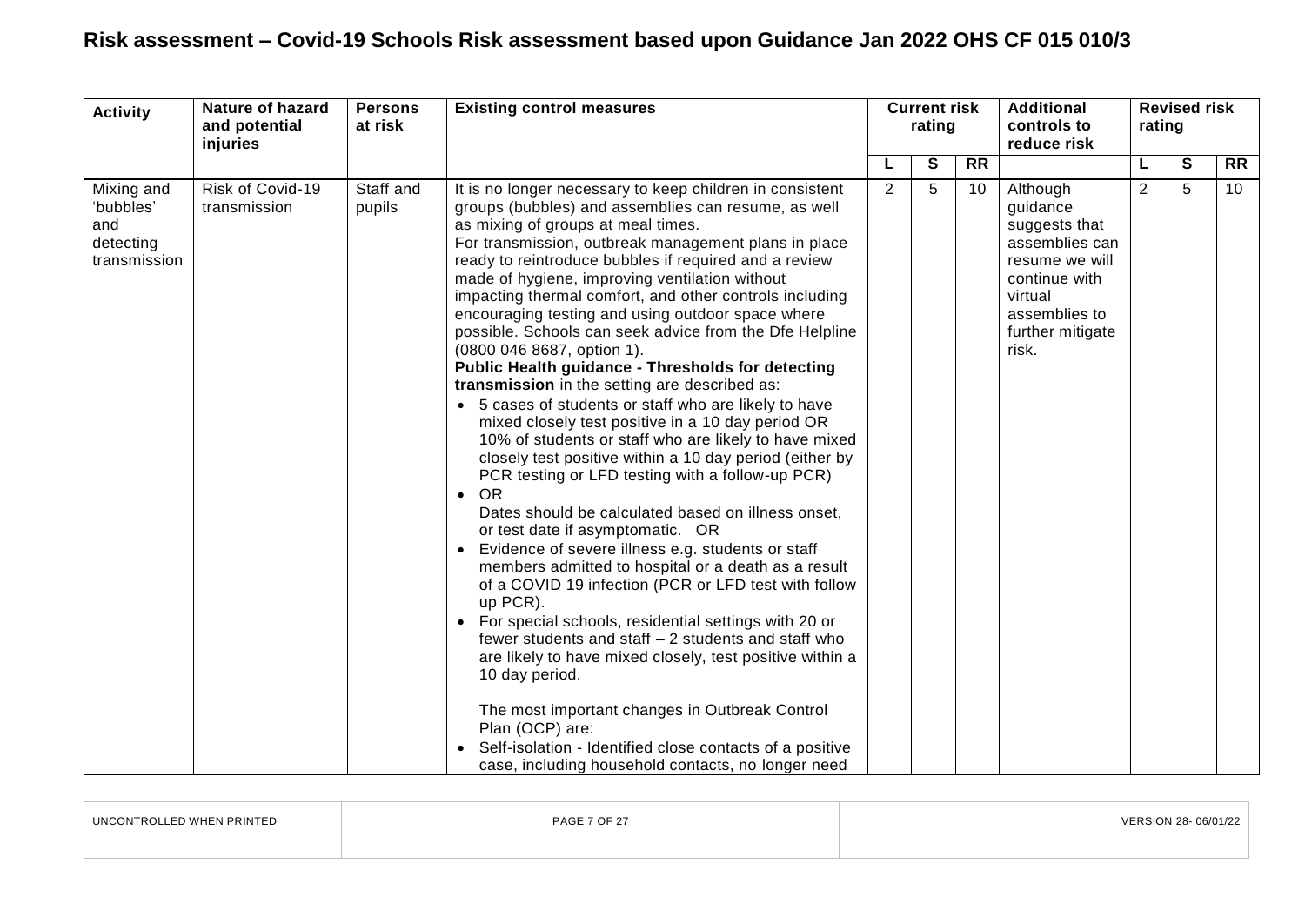| <b>Activity</b>                                              | Nature of hazard<br>and potential<br>injuries | <b>Persons</b><br>at risk | <b>Existing control measures</b>                                                                                                                                                                                                                                                                                                                                                                                                                                                                                                                                                                                                                                                                                                                                                                                                                                                                                                                                                                                                                                                                                                                                                                       | <b>Current risk</b><br>rating |   |                 | <b>Additional</b><br>controls to<br>reduce risk | rating | <b>Revised risk</b> |                 |
|--------------------------------------------------------------|-----------------------------------------------|---------------------------|--------------------------------------------------------------------------------------------------------------------------------------------------------------------------------------------------------------------------------------------------------------------------------------------------------------------------------------------------------------------------------------------------------------------------------------------------------------------------------------------------------------------------------------------------------------------------------------------------------------------------------------------------------------------------------------------------------------------------------------------------------------------------------------------------------------------------------------------------------------------------------------------------------------------------------------------------------------------------------------------------------------------------------------------------------------------------------------------------------------------------------------------------------------------------------------------------------|-------------------------------|---|-----------------|-------------------------------------------------|--------|---------------------|-----------------|
| Mixing and                                                   | Risk of Covid-19                              | Staff and                 | to self-isolate, if they meet Gov.uk guidance and the                                                                                                                                                                                                                                                                                                                                                                                                                                                                                                                                                                                                                                                                                                                                                                                                                                                                                                                                                                                                                                                                                                                                                  | L                             | S | $\overline{RR}$ |                                                 | L      | $\mathbf{s}$        | $\overline{RR}$ |
| 'bubbles'<br>and<br>Detecting<br>transmission<br>(continued) | transmission                                  | pupils                    | conditions of this risk assessment<br>Identification of close contacts - NHS Test and Trace<br>will work with the positive case and/or their parent to<br>identify close contacts.<br>• Schools will need to identify workplace (staff)<br>contacts and provide details to the Self-Isolation<br>Service Hub on 020 3743 6715.<br>• Schools should seek public health advice if a student<br>or staff member is admitted to hospital with COVID-<br>19. They should do this by emailing the PH response<br>cell at c19phresponsecell@bexley.gov.uk                                                                                                                                                                                                                                                                                                                                                                                                                                                                                                                                                                                                                                                     |                               |   |                 |                                                 |        |                     |                 |
| Tracing<br>contacts and<br>actions for<br>isolation          | Risk of Covid-19<br>transmission              | Staff and<br>pupils       | Tracing close contacts and isolation: Close contacts<br>in schools are now identified by NHS Test and Trace<br>and education settings will no longer be expected to<br>undertake contact tracing.<br>As with positive cases in any other setting, NHS Test<br>and Trace will work with the positive case and/or their<br>parent to identify close contacts. Contacts from a school<br>setting will only be traced by NHS Test and Trace where<br>the positive case or their parent specifically identifies<br>the individual as being a close contact. This is likely to<br>be a small number of individuals who would be most at<br>risk of contracting COVID-19 due to the nature of the<br>close contact. You may be contacted in exceptional<br>cases to help with identifying close contacts, as<br>currently happens in managing other infectious<br>diseases. From 14 December 2021, adults who are fully<br>vaccinated and all children and young people aged<br>between 5 and 18 years and 6 months identified as a<br>contact of someone with COVID-19 are strongly advised<br>to take a LFD test every day for 7 days and continue to<br>attend their setting as normal, unless they have a | $\overline{2}$                | 5 | 10              |                                                 | 2      | 5                   | 10 <sup>°</sup> |

UNCONTROLLED WHEN PRINTED PAGE 8 OF 27 VERSION 28- 06/01/22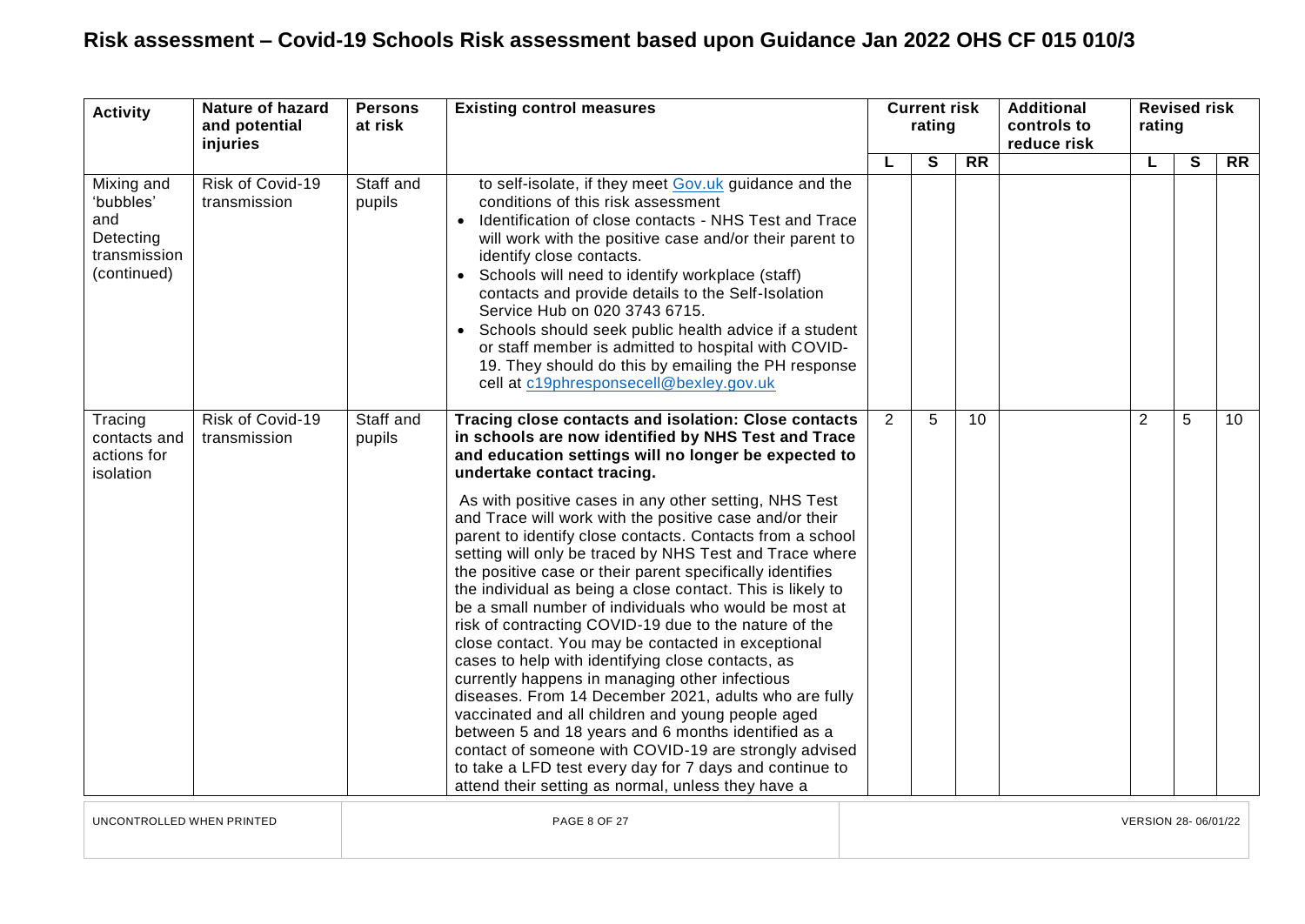| <b>Activity</b>                         | <b>Nature of hazard</b><br>and potential<br>injuries | <b>Persons</b><br>at risk | <b>Existing control measures</b>                                                                                                                                                                                                                                                        | rating |   |           | <b>Current risk</b> |                     |              | <b>Additional</b><br>controls to<br>reduce risk | rating | <b>Revised risk</b> |  |
|-----------------------------------------|------------------------------------------------------|---------------------------|-----------------------------------------------------------------------------------------------------------------------------------------------------------------------------------------------------------------------------------------------------------------------------------------|--------|---|-----------|---------------------|---------------------|--------------|-------------------------------------------------|--------|---------------------|--|
|                                         |                                                      |                           |                                                                                                                                                                                                                                                                                         |        | S | <b>RR</b> |                     | L                   | $\mathbf{s}$ | <b>RR</b>                                       |        |                     |  |
| Tracing<br>contacts and                 | Risk of Covid-19<br>transmission                     | Staff and<br>pupils       | positive test result. Daily testing of close contacts<br>applies to all contacts who are:                                                                                                                                                                                               |        |   |           |                     |                     |              |                                                 |        |                     |  |
| actions for<br>isolation<br>(continued) |                                                      |                           | . Fully vaccinated adults - people who have had 2<br>doses of an approved vaccine                                                                                                                                                                                                       |        |   |           |                     |                     |              |                                                 |        |                     |  |
|                                         |                                                      |                           | • All children and young people aged 5 to 18 years and<br>6 months, regardless of their vaccination status                                                                                                                                                                              |        |   |           |                     |                     |              |                                                 |        |                     |  |
|                                         |                                                      |                           | • People who are not able to get vaccinated for medical<br>reasons                                                                                                                                                                                                                      |        |   |           |                     |                     |              |                                                 |        |                     |  |
|                                         |                                                      |                           | • People taking part, or have taken part, in an approved<br>clinical trial for a COVID-19 vaccine                                                                                                                                                                                       |        |   |           |                     |                     |              |                                                 |        |                     |  |
|                                         |                                                      |                           | Children under 5 years are exempt from self-isolation<br>and do not need to take part in daily testing of close<br>contacts.<br>Stay at home guidance for households with possible                                                                                                      |        |   |           |                     |                     |              |                                                 |        |                     |  |
|                                         |                                                      |                           | confirmed coronavirus (COVID-19) infection.                                                                                                                                                                                                                                             |        |   |           |                     |                     |              |                                                 |        |                     |  |
|                                         |                                                      |                           | What has changed<br>The self-isolation advice for people with coronavirus<br>(COVID-19) has changed. It is now possible to end self-<br>isolation after 7 days, following 2 negative LFD tests taken<br>24 hours apart. The first LFD test should not be taken<br>before the sixth day. |        |   |           |                     |                     |              |                                                 |        |                     |  |
|                                         |                                                      |                           | <b>Main messages</b><br>COVID-19 infection rates are very high and the Omicron<br>variant is spreading rapidly. It is important that we all take<br>steps to reduce the spread of COVID-19 infection in the<br>community to save lives and protect the NHS.                             |        |   |           |                     |                     |              |                                                 |        |                     |  |
|                                         |                                                      |                           | If you have COVID-19 symptoms you should stay at home<br>and self-isolate immediately. You should                                                                                                                                                                                       |        |   |           |                     |                     |              |                                                 |        |                     |  |
| UNCONTROLLED WHEN PRINTED               |                                                      |                           | PAGE 9 OF 27                                                                                                                                                                                                                                                                            |        |   |           |                     | VERSION 28-06/01/22 |              |                                                 |        |                     |  |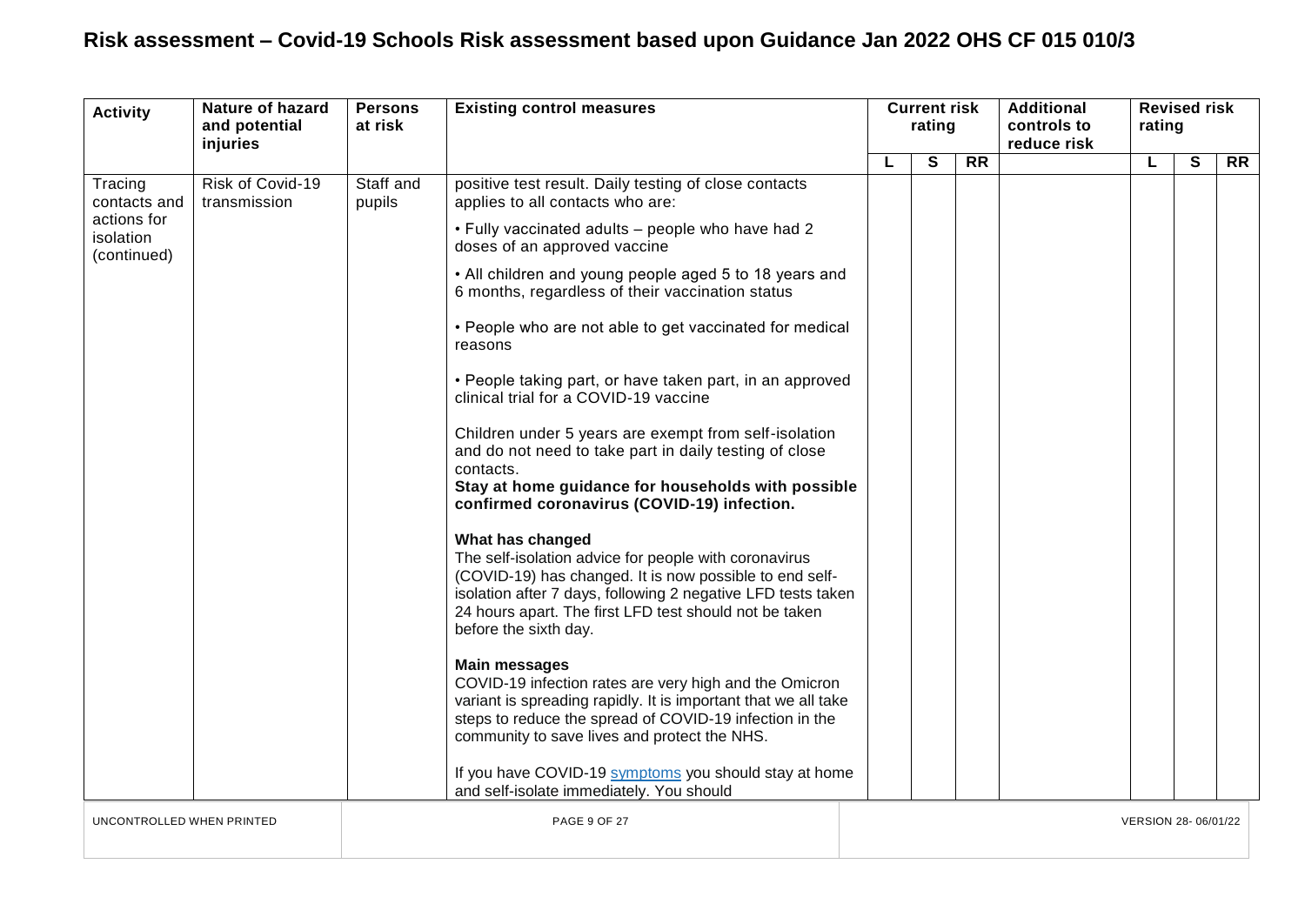| <b>Activity</b>                                                    | <b>Nature of hazard</b><br><b>Persons</b><br>and potential<br>at risk<br>injuries | <b>Existing control measures</b> |                                                                                                                                                                                                                                                                                                                                                             | <b>Current risk</b><br>rating |              | <b>Additional</b><br>controls to<br>reduce risk | <b>Revised risk</b><br>rating |    |              |           |
|--------------------------------------------------------------------|-----------------------------------------------------------------------------------|----------------------------------|-------------------------------------------------------------------------------------------------------------------------------------------------------------------------------------------------------------------------------------------------------------------------------------------------------------------------------------------------------------|-------------------------------|--------------|-------------------------------------------------|-------------------------------|----|--------------|-----------|
|                                                                    |                                                                                   |                                  |                                                                                                                                                                                                                                                                                                                                                             | L                             | $\mathbf{s}$ | $\overline{RR}$                                 |                               | L. | $\mathbf{s}$ | <b>RR</b> |
| Tracing<br>contacts and<br>actions for<br>isolation<br>(continued) | Risk of Covid-19<br>transmission                                                  | Staff and<br>pupils              | arrange to have a PCR test as soon as possible. If<br>this PCR test result is positive, you must continue to self-<br>isolate.<br>If you do not have COVID-19 symptoms, but you have a<br>positive PCR test result, you must stay at home and self-                                                                                                         |                               |              |                                                 |                               |    |              |           |
|                                                                    |                                                                                   |                                  | isolate.                                                                                                                                                                                                                                                                                                                                                    |                               |              |                                                 |                               |    |              |           |
|                                                                    |                                                                                   |                                  | If you live in the same household as someone with<br>COVID-19 you are at significantly higher risk of becoming<br>infected yourself.                                                                                                                                                                                                                        |                               |              |                                                 |                               |    |              |           |
|                                                                    |                                                                                   |                                  | If you have been vaccinated with a COVID-19 vaccine, you<br>are less likely to become severely ill if you catch COVID-<br>19. You are also less likely to spread COVID-19 to other<br>people, but it is still possible for this to happen. Therefore:                                                                                                       |                               |              |                                                 |                               |    |              |           |
|                                                                    |                                                                                   |                                  | if you are aged 18 years 6 months or over and<br>you are not fully vaccinated*, and you live in<br>the same household as someone with COVID-<br>19, you are legally required to stay at home<br>and self-isolate                                                                                                                                            |                               |              |                                                 |                               |    |              |           |
|                                                                    |                                                                                   |                                  | if you are fully vaccinated or aged under 18<br>years and 6 months, and you live in the same<br>household as someone with COVID-19, you<br>are not legally required to self-isolate.<br>However, you are strongly advised to take<br>an LFD test every day for 7 days, and to self-<br>isolate if any of these test results is positive                     |                               |              |                                                 |                               |    |              |           |
|                                                                    |                                                                                   | single-dose Janssen vaccine.     | *You are fully vaccinated 14 days after having received 2<br>doses of an approved vaccine (such as Pfizer/BioNTech,<br>AstraZeneca or Moderna/Spikevax) or one dose of the<br>LFD tests are very good at identifying people who have<br>high levels of coronavirus and are most likely to pass on<br>infection to others, even if you do not have symptoms. |                               |              |                                                 |                               |    |              |           |
| UNCONTROLLED WHEN PRINTED                                          |                                                                                   |                                  | <b>PAGE 10 OF 27</b>                                                                                                                                                                                                                                                                                                                                        | VERSION 28-06/01/22           |              |                                                 |                               |    |              |           |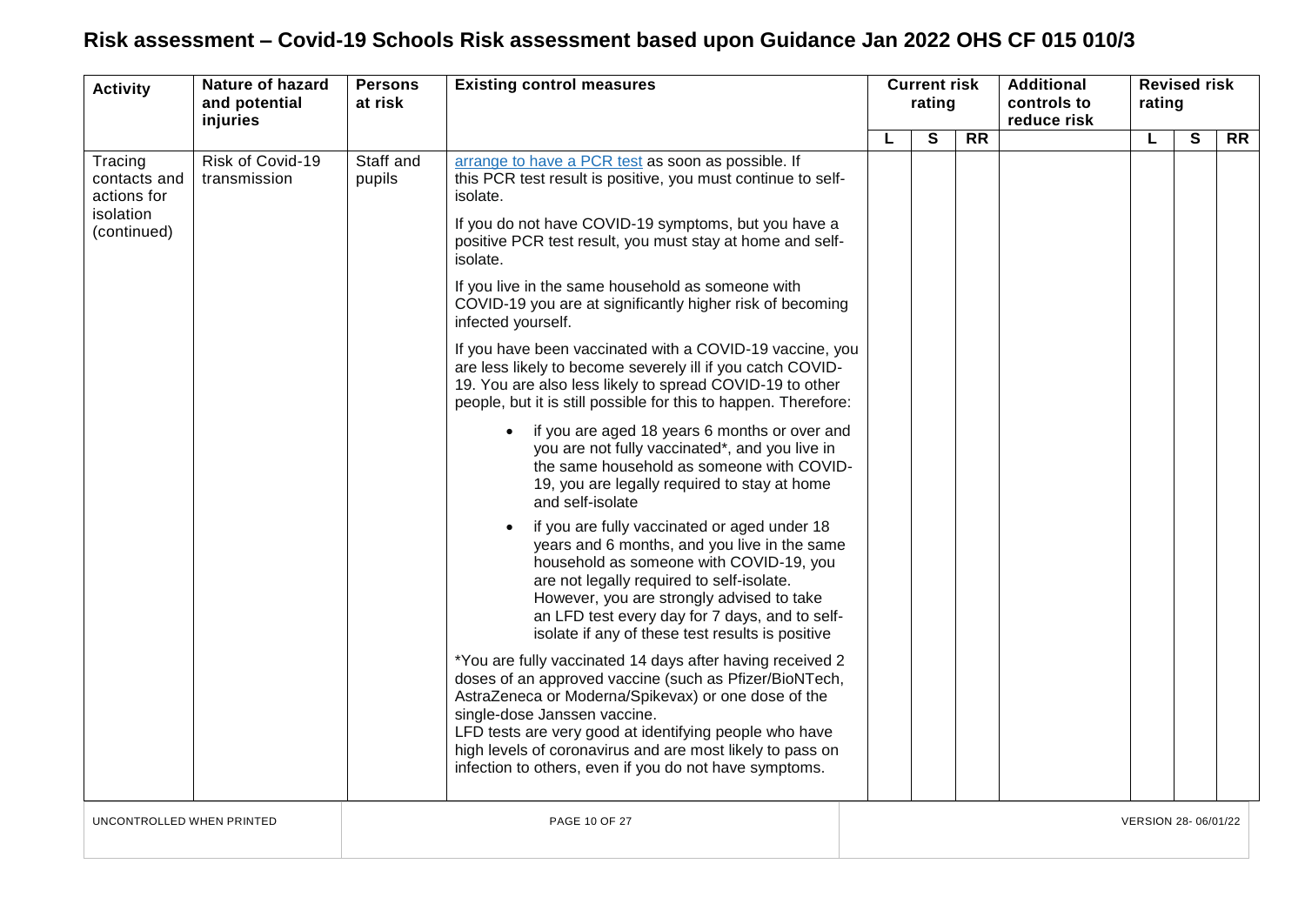| <b>Activity</b>                                                    | <b>Nature of hazard</b><br>and potential<br>injuries | <b>Persons</b><br>at risk | <b>Existing control measures</b>                                                                                                                                                                                                                                                                                                                                                                                                                                                                                                                                                                                                                                                                                                                                                                                                                                                                                                                                                                                                                                                                                                                                                                                                                                                                                         | <b>Current risk</b><br>rating |   |                 |  |  |   | <b>Additional</b><br>controls to<br>reduce risk | rating | <b>Revised risk</b> |  |
|--------------------------------------------------------------------|------------------------------------------------------|---------------------------|--------------------------------------------------------------------------------------------------------------------------------------------------------------------------------------------------------------------------------------------------------------------------------------------------------------------------------------------------------------------------------------------------------------------------------------------------------------------------------------------------------------------------------------------------------------------------------------------------------------------------------------------------------------------------------------------------------------------------------------------------------------------------------------------------------------------------------------------------------------------------------------------------------------------------------------------------------------------------------------------------------------------------------------------------------------------------------------------------------------------------------------------------------------------------------------------------------------------------------------------------------------------------------------------------------------------------|-------------------------------|---|-----------------|--|--|---|-------------------------------------------------|--------|---------------------|--|
|                                                                    |                                                      |                           |                                                                                                                                                                                                                                                                                                                                                                                                                                                                                                                                                                                                                                                                                                                                                                                                                                                                                                                                                                                                                                                                                                                                                                                                                                                                                                                          |                               | S | $\overline{RR}$ |  |  | S | $\overline{RR}$                                 |        |                     |  |
| Tracing<br>contacts and<br>actions for<br>isolation<br>(continued) | Risk of Covid-19<br>transmission                     | Staff and<br>pupils       | Who this guidance is for<br>This guidance is for:<br>people with symptoms that may be caused by<br>$\bullet$<br>COVID-19, including those who are waiting for<br>a test<br>people who have received a positive COVID-<br>19 test result (whether or not they have<br>symptoms)<br>people who currently live in the same<br>household as someone with COVID-19<br>symptoms, or with someone who has tested<br>positive for COVID-19<br>In this guidance a household means:<br>one person living alone<br>a group of people (who may or may not be<br>related) living at the same address and who<br>share cooking facilities, bathrooms or toilets, or<br>living areas. This may include students in<br>boarding schools or halls of residence who<br>share such facilities<br>a group of people who share a nomadic way of<br>life for example those who live on Traveller<br>sites, in vehicles or on canal boats<br>Follow separate guidance if you have had contact with<br>someone who has tested positive for COVID-19 but do not<br>currently live in the same household as them.<br>If you have arrived in England from overseas you may also<br>need to self-isolate, but should follow separate guidance<br>on travelling to England from another country during<br>COVID-19. (5 <sup>th</sup> Jan 2022 Update) |                               |   |                 |  |  |   |                                                 |        |                     |  |

UNCONTROLLED WHEN PRINTED PAGE 11 OF 27 VERSION 28- 06/01/22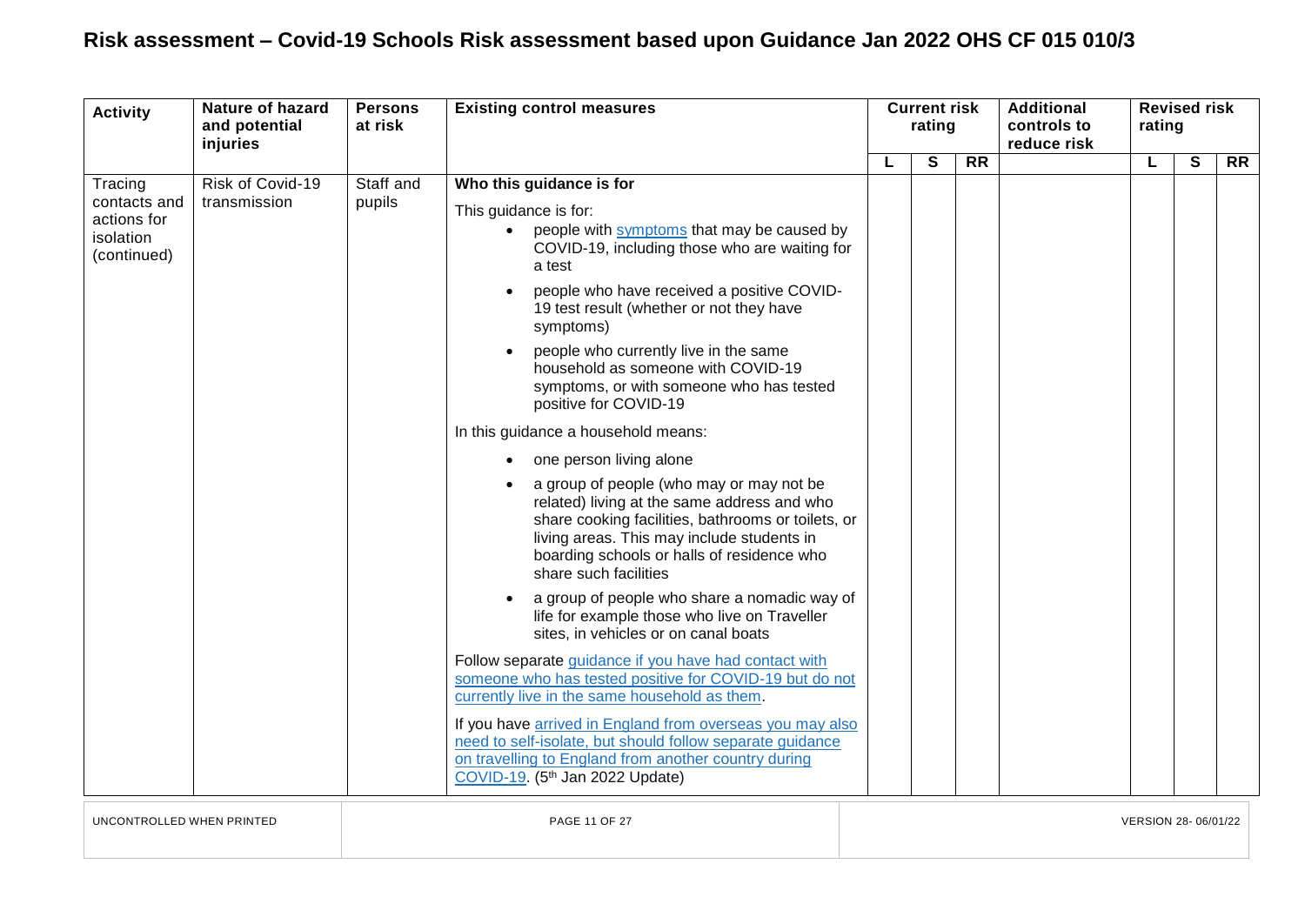| <b>Activity</b>                                                    | <b>Nature of hazard</b><br>and potential<br>injuries              | <b>Persons</b><br>at risk | <b>Existing control measures</b>                                                                                                                                                                                                                                                                                                                                                                                                                                                                                                                                                                                                                                                                                                                                                                                                                                                                               |             | <b>Current risk</b><br>rating |                 | <b>Additional</b><br>controls to<br>reduce risk | <b>Revised risk</b><br>rating |              |                 |
|--------------------------------------------------------------------|-------------------------------------------------------------------|---------------------------|----------------------------------------------------------------------------------------------------------------------------------------------------------------------------------------------------------------------------------------------------------------------------------------------------------------------------------------------------------------------------------------------------------------------------------------------------------------------------------------------------------------------------------------------------------------------------------------------------------------------------------------------------------------------------------------------------------------------------------------------------------------------------------------------------------------------------------------------------------------------------------------------------------------|-------------|-------------------------------|-----------------|-------------------------------------------------|-------------------------------|--------------|-----------------|
| Tracing<br>contacts and<br>actions for<br>isolation<br>(continued) | Risk of Covid-19<br>transmission                                  | Staff and<br>pupils       | 18-year-olds will be treated in the same way as children<br>until 6 months after their 18th birthday, to allow them<br>the opportunity to get fully vaccinated. At which point,<br>they will be subject to the same rules as adults.<br>Settings will continue to have a role in working with<br>health protection teams in the case of a local outbreak.<br>If there is a substantial increase in the number of<br>positive cases in a setting (see Stepping measures up<br>and down for more information) or if central government<br>offers the area an enhanced response package, the<br>director of public health might advise a setting to<br>temporarily reintroduce some control measures.<br>Information can be found in the contingency framework.                                                                                                                                                   | L           | S                             | $\overline{RR}$ |                                                 | L                             | $\mathbf{s}$ | $\overline{RR}$ |
| Testing and<br>actions for<br>isolation                            | Risk of Covid-19<br>transmission                                  | Staff and<br>pupils       | Testing for students after the holiday period<br>As all settings are aware, we have asked that<br>secondary school students undertake one on-site<br>test, on return in January. This will help boost testing<br>participation and reduce transmission after a period<br>of social mixing during the holidays. Students should<br>then be strongly encouraged to continue testing twice<br>weekly at home and to report all results to NHS Test<br>and Trace and to their setting.<br>Further education and higher education students,<br>and staff in all education and childcare settings,<br>should take one self-test at home either the evening<br>or morning before they return in January, then<br>continue to test twice weekly at home. Colleges<br>should continue to make LFD tests available to<br>students and staff who need them to enable them to<br>test prior to, and at, the start of term. | $\mathbf 1$ | 5                             | 5               |                                                 |                               | 5            | 5               |
|                                                                    | PAGE 12 OF 27<br>UNCONTROLLED WHEN PRINTED<br>VERSION 28-06/01/22 |                           |                                                                                                                                                                                                                                                                                                                                                                                                                                                                                                                                                                                                                                                                                                                                                                                                                                                                                                                |             |                               |                 |                                                 |                               |              |                 |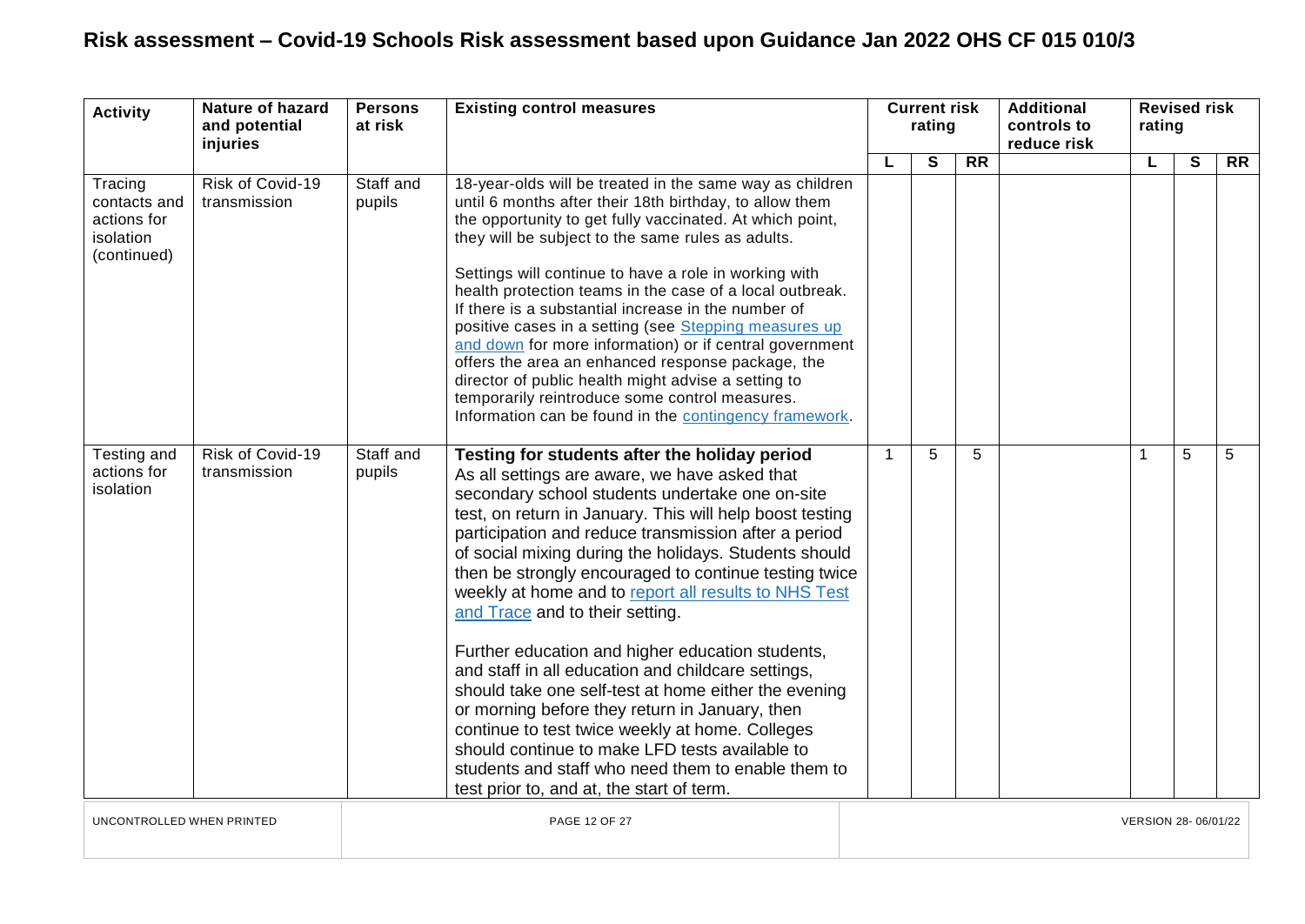<span id="page-12-0"></span>

| <b>Activity</b>                                        | <b>Nature of hazard</b><br>and potential<br>injuries | <b>Persons</b><br>at risk | <b>Existing control measures</b>                                                                                                                                                                                                                                                                                                                                                                                                                                                      | <b>Current risk</b><br>rating |   |           | <b>Additional</b><br>controls to<br>reduce risk | rating | <b>Revised risk</b> |           |
|--------------------------------------------------------|------------------------------------------------------|---------------------------|---------------------------------------------------------------------------------------------------------------------------------------------------------------------------------------------------------------------------------------------------------------------------------------------------------------------------------------------------------------------------------------------------------------------------------------------------------------------------------------|-------------------------------|---|-----------|-------------------------------------------------|--------|---------------------|-----------|
|                                                        |                                                      |                           |                                                                                                                                                                                                                                                                                                                                                                                                                                                                                       |                               | S | <b>RR</b> |                                                 | L      | S                   | <b>RR</b> |
| Testing and<br>actions for<br>isolation<br>(continued) | Risk of Covid-19<br>transmission                     | Staff and<br>pupils       | Even if someone has tested positive for COVID-19 within<br>the last 90 days, they are strongly encouraged to take part<br>in LFD testing on-site through ATS or at home once they<br>have completed their isolation period for their prior<br>infection.                                                                                                                                                                                                                              |                               |   |           |                                                 |        |                     |           |
|                                                        |                                                      |                           | To support on-site testing on return, schools can use the<br>bulk upload service to register test kits and report results<br>for up to 100 tests at a time. Positive results should be<br>reported within 24 hours after the test, negative results<br>must be reported within 7 days. Further guidance on bulk<br>uploads can be found on the secondary schools and<br>colleges document sharing platform.                                                                           |                               |   |           |                                                 |        |                     |           |
|                                                        |                                                      |                           | NB Temporary Guidance: From 11 January 2022 in<br>England, people who receive positive lateral flow device<br>(LFD) test results for coronavirus (COVID-19) will be<br>required to self-isolate immediately and won't be required<br>to take a confirmatory PCR test.                                                                                                                                                                                                                 |                               |   |           |                                                 |        |                     |           |
|                                                        |                                                      |                           | This is a temporary measure while COVID-19 rates remain<br>high across the UK. Whilst levels of COVID-19 are high,<br>the vast majority of people with positive LFD results can be<br>confident that they have COVID-19.                                                                                                                                                                                                                                                              |                               |   |           |                                                 |        |                     |           |
|                                                        |                                                      |                           | Asymptomatic testing                                                                                                                                                                                                                                                                                                                                                                                                                                                                  |                               |   |           |                                                 |        |                     |           |
|                                                        |                                                      |                           | Testing remains important in reducing the risk of<br>transmission of infection within schools. Staff and<br>secondary school pupils should continue to test twice<br>weekly at home, with lateral flow device (LFD) test kits, 3-4<br>days apart. Testing remains voluntary but is strongly<br>encouraged. Secondary schools should also retain a small<br>asymptomatic testing site (ATS) on-site until further notice<br>so they can offer testing to pupils who are unable to test |                               |   |           |                                                 |        |                     |           |
| UNCONTROLLED WHEN PRINTED                              |                                                      |                           | PAGE 13 OF 27                                                                                                                                                                                                                                                                                                                                                                                                                                                                         | VERSION 28-06/01/22           |   |           |                                                 |        |                     |           |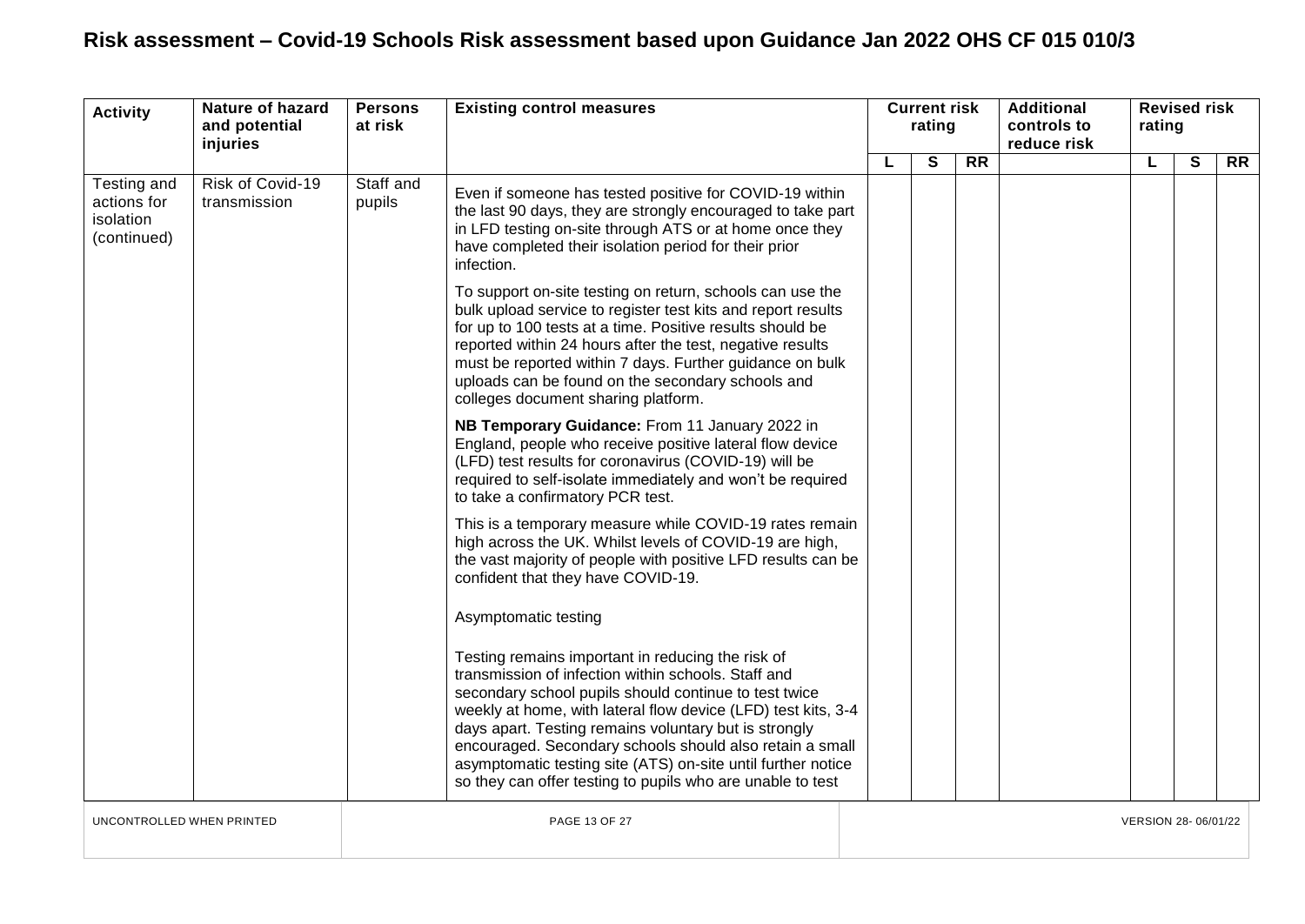| <b>Activity</b>                                        | <b>Nature of hazard</b><br>and potential<br>injuries | <b>Persons</b><br>at risk | <b>Existing control measures</b>                                                                                                                                                                                                                                                                                                                                                                                                                                                                                                                                                                                                                                                                                                                                                                                                                                                                                                                                                                                                                                                                                                                                                                                                                                                                                                                                                                                                                                                                                                                                                                                                                                                                      | <b>Current risk</b><br>rating |   |                 |  |   |              |                 |  |  | <b>Additional</b><br>controls to |  |  |  |  | reduce risk | <b>Revised risk</b><br>rating |  |  |
|--------------------------------------------------------|------------------------------------------------------|---------------------------|-------------------------------------------------------------------------------------------------------------------------------------------------------------------------------------------------------------------------------------------------------------------------------------------------------------------------------------------------------------------------------------------------------------------------------------------------------------------------------------------------------------------------------------------------------------------------------------------------------------------------------------------------------------------------------------------------------------------------------------------------------------------------------------------------------------------------------------------------------------------------------------------------------------------------------------------------------------------------------------------------------------------------------------------------------------------------------------------------------------------------------------------------------------------------------------------------------------------------------------------------------------------------------------------------------------------------------------------------------------------------------------------------------------------------------------------------------------------------------------------------------------------------------------------------------------------------------------------------------------------------------------------------------------------------------------------------------|-------------------------------|---|-----------------|--|---|--------------|-----------------|--|--|----------------------------------|--|--|--|--|-------------|-------------------------------|--|--|
|                                                        |                                                      |                           |                                                                                                                                                                                                                                                                                                                                                                                                                                                                                                                                                                                                                                                                                                                                                                                                                                                                                                                                                                                                                                                                                                                                                                                                                                                                                                                                                                                                                                                                                                                                                                                                                                                                                                       |                               | S | $\overline{RR}$ |  | L | $\mathbf{s}$ | $\overline{RR}$ |  |  |                                  |  |  |  |  |             |                               |  |  |
| Testing and<br>actions for<br>isolation<br>(continued) | Risk of Covid-19<br>transmission                     | Staff and<br>pupils       | themselves at home. Schools are strongly encouraged to<br>ask parents and other visitors to take a lateral flow device<br>(LFD) test before entering the school. Further information<br>on Daily Rapid Testing can be found in the Tracing close<br>contacts and isolation section. There is no need for<br>primary age pupils (those in year 6 and below) to regularly<br>test, unless they have been identified as a contact for<br>someone who has tested positive for Covid-19 and<br>therefore advised to take lateral flow tests every day for 7<br>days.<br>Settings were invited to order tests before Christmas and<br>will have received these in advance of pupils returning. If<br>you run out of test kits, you can order more through the<br>online ordering platform for education settings. Please call<br>119 if you require further advice or support.<br>We continue to work closely with UKHSA to ensure<br>education settings are able to receive adequate supplies of<br>test kits. Please only order the test kits your setting<br>requires. There is currently huge demand for LFD tests,<br>and we need to ensure that there are sufficient supplies for<br>critical workers.<br>Updated guidance to support you with asymptomatic<br>testing is available on the secondary schools and colleges<br>document sharing platform.<br>Information on the changes to the self-isolation period<br>for individuals who test positive for COVID-19<br>Since Wednesday 22 December, the 10 day self-isolation<br>period for people who record a positive PCR test result for<br>COVID-19 has been reduced to 7 days in most<br>circumstances, unless you cannot test for any reason. |                               |   |                 |  |   |              |                 |  |  |                                  |  |  |  |  |             |                               |  |  |

| UNCONTROLLED WHEN PRINTED | <b>PAGE 14 OF 27</b> | VERSION 28-06/01/22 |
|---------------------------|----------------------|---------------------|
|                           |                      |                     |
|                           |                      |                     |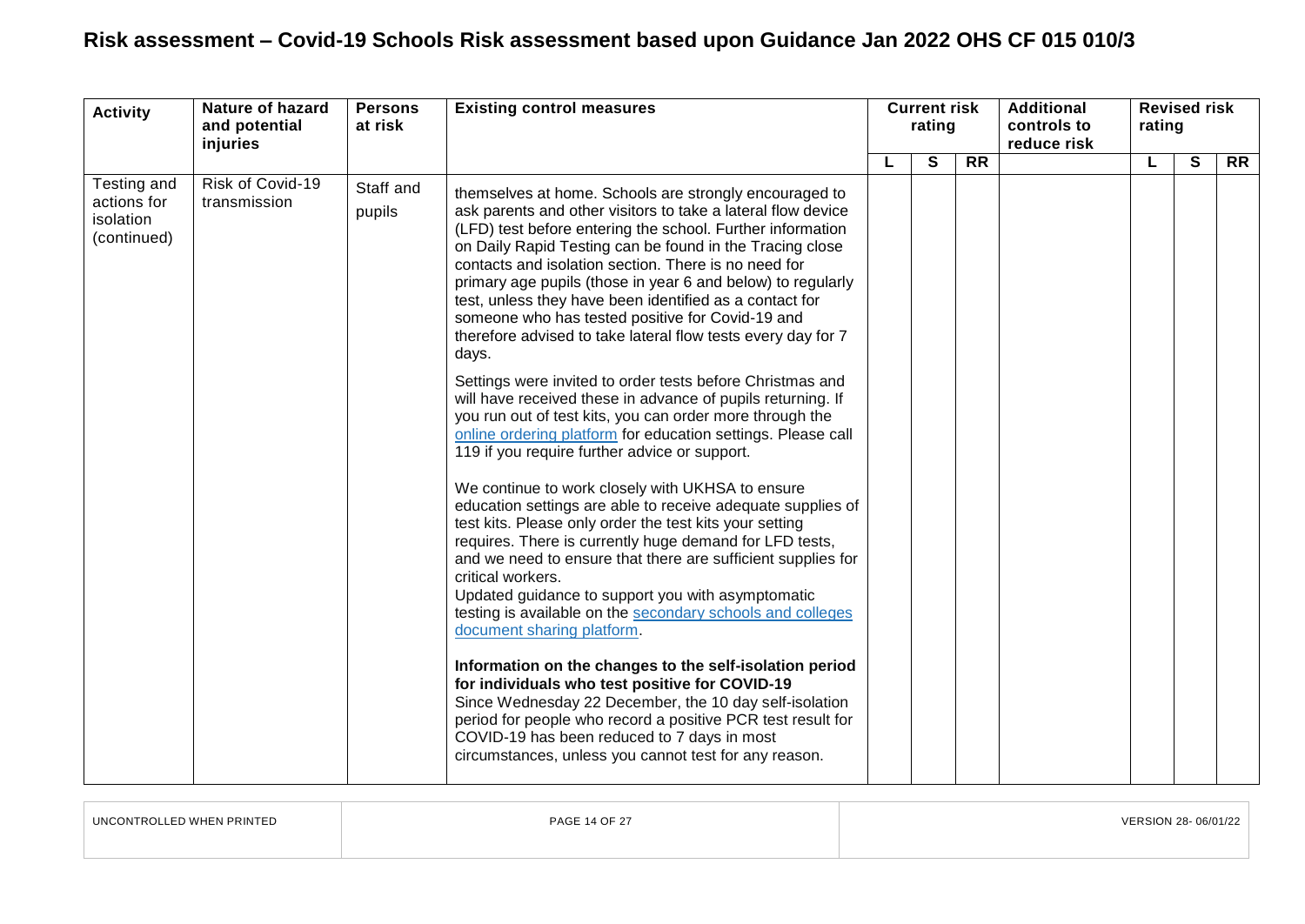| <b>Activity</b>                                        | <b>Nature of hazard</b><br>and potential<br>injuries | <b>Persons</b><br>at risk | <b>Existing control measures</b>                                                                                                                                                                                                                                                                                                                                                                                                                                                                                                                                                                                                                                                                                                                                                                                                                                                                                                                                                                                                                                                                                                                                                                                                                                                                                                                                                                                                                                                                                                                                                                                                                  | rating |   |           | <b>Current risk</b> |   |              | <b>Additional</b><br>controls to<br>reduce risk | rating | <b>Revised risk</b> |  |
|--------------------------------------------------------|------------------------------------------------------|---------------------------|---------------------------------------------------------------------------------------------------------------------------------------------------------------------------------------------------------------------------------------------------------------------------------------------------------------------------------------------------------------------------------------------------------------------------------------------------------------------------------------------------------------------------------------------------------------------------------------------------------------------------------------------------------------------------------------------------------------------------------------------------------------------------------------------------------------------------------------------------------------------------------------------------------------------------------------------------------------------------------------------------------------------------------------------------------------------------------------------------------------------------------------------------------------------------------------------------------------------------------------------------------------------------------------------------------------------------------------------------------------------------------------------------------------------------------------------------------------------------------------------------------------------------------------------------------------------------------------------------------------------------------------------------|--------|---|-----------|---------------------|---|--------------|-------------------------------------------------|--------|---------------------|--|
|                                                        |                                                      |                           |                                                                                                                                                                                                                                                                                                                                                                                                                                                                                                                                                                                                                                                                                                                                                                                                                                                                                                                                                                                                                                                                                                                                                                                                                                                                                                                                                                                                                                                                                                                                                                                                                                                   |        | S | <b>RR</b> |                     | L | $\mathbf{s}$ | <b>RR</b>                                       |        |                     |  |
| Testing and<br>actions for<br>isolation<br>(continued) | Risk of Covid-19<br>transmission                     | Staff and<br>pupils       | Individuals may now take LFD tests on day 6 and day 7 of<br>their self-isolation period. Those who receive two negative<br>test results are no longer required to complete 10 full days<br>of self-isolation. The first test must be taken no earlier than<br>day 6 of the self-isolation period and tests must be taken<br>24 hours apart. This also applies to children under 5, with<br>LFD testing at parental or guardian discretion. If both these<br>test results are negative, and you do not have a high<br>temperature, you may end your self-isolation after the<br>second negative test result and return to your education<br>setting from day 8.<br>Health and social care workers, including those working in<br>education settings, should follow guidance for their sector<br>on taking LFD tests on day 8, 9 and 10. For more<br>information, visit COVID-19: management of staff and<br>exposed patients or residents in health and social care<br>settings.<br>Anyone who is unable to take LFD tests will need to<br>complete the full 10 day period of self-isolation. Further<br>information is available in the stay at home: guidance for<br>households with possible or confirmed COVID-19<br>infection.<br>Daily testing for close contacts of COVID-19<br>People who are fully vaccinated, or children and young<br>people aged between 5 and 18 years and 6 months,<br>identified as a close contact of someone with COVID-19,<br>should take an LFD test every day for seven days and<br>continue to attend their setting as normal, unless they<br>have a positive test result or develop symptoms at any<br>time. |        |   |           |                     |   |              |                                                 |        |                     |  |

UNCONTROLLED WHEN PRINTED PAGE 15 OF 27 VERSION 28- 06/01/22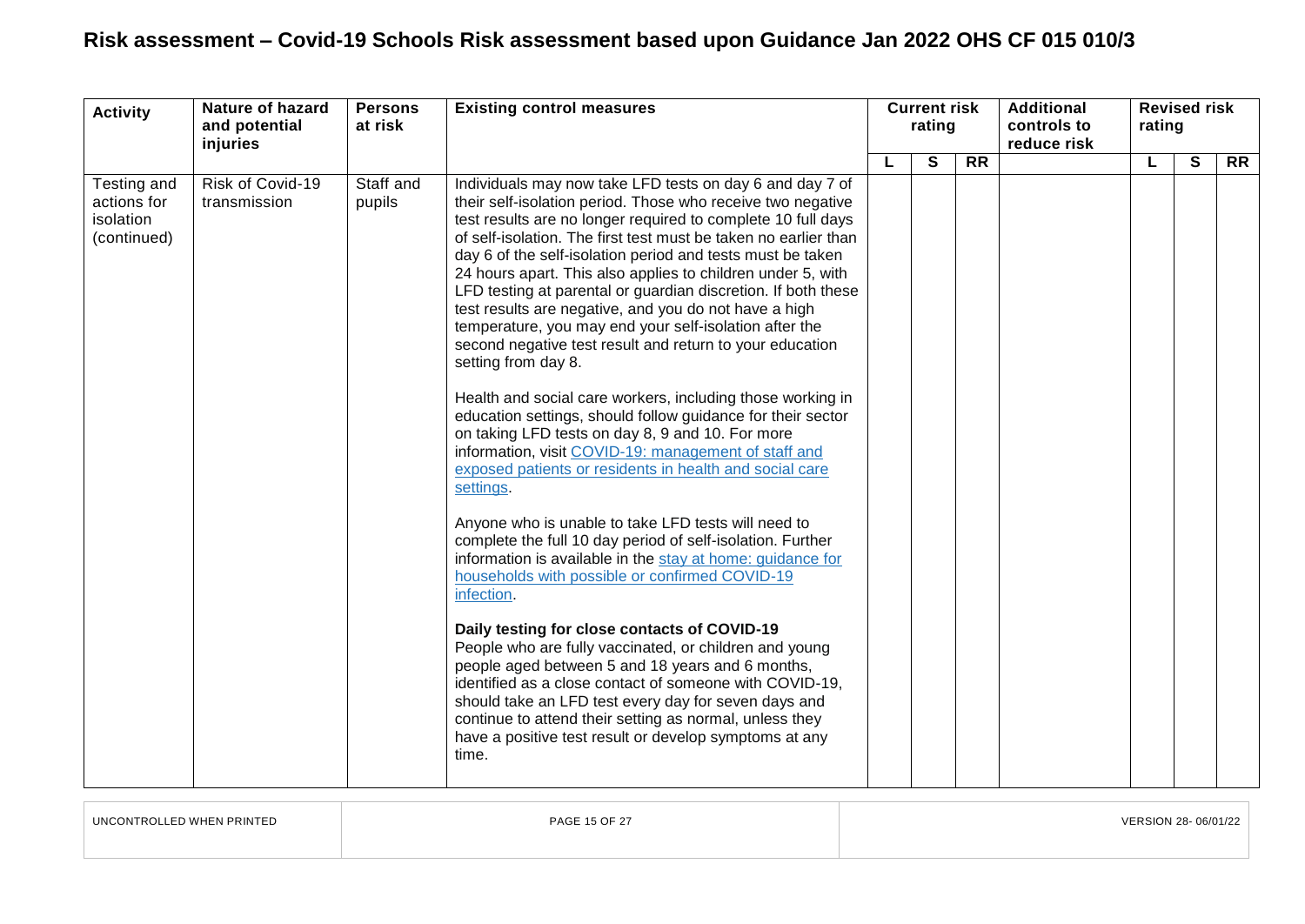| <b>Activity</b>                                        | Nature of hazard<br>and potential<br>injuries | <b>Persons</b><br>at risk | <b>Existing control measures</b>                                                                                                                                                                                                                                                                                                                                                                                                                                                                                                                                                                                                                                                                                            | <b>Current risk</b><br>rating |   |                 | <b>Additional</b><br>controls to<br>reduce risk | <b>Revised risk</b><br>rating |   |                 |
|--------------------------------------------------------|-----------------------------------------------|---------------------------|-----------------------------------------------------------------------------------------------------------------------------------------------------------------------------------------------------------------------------------------------------------------------------------------------------------------------------------------------------------------------------------------------------------------------------------------------------------------------------------------------------------------------------------------------------------------------------------------------------------------------------------------------------------------------------------------------------------------------------|-------------------------------|---|-----------------|-------------------------------------------------|-------------------------------|---|-----------------|
|                                                        |                                               |                           |                                                                                                                                                                                                                                                                                                                                                                                                                                                                                                                                                                                                                                                                                                                             |                               | S | $\overline{RR}$ |                                                 |                               | S | $\overline{RR}$ |
| Testing and<br>actions for<br>isolation<br>(continued) | Risk of Covid-19<br>transmission              | Staff and<br>pupils       | Children under 5 are not being advised to take part in daily<br>testing of close contacts. If a child under 5 is a contact of a<br>confirmed case, they are not required to self-isolate and<br>should not start daily testing. If they live in the same<br>household as someone with COVID-19 they should limit<br>their contact with anyone who is at higher risk of severe<br>illness if infected with COVID-19, and arrange to take a<br>PCR test as soon as possible. They can continue to attend<br>an education or childcare setting while waiting for the PCR<br>result. If the test is positive, they should follow the stay at<br>home: guidance for households with possible or confirmed<br>COVID-19 infection. |                               |   |                 |                                                 |                               |   |                 |
| Hand<br>hygiene                                        | Risk of Covid-19<br>transmission              | All site<br>users         | Ensure that all adults and children frequently wash their<br>hands with soap and water for 20 seconds and dry<br>thoroughly. Posters are encouraged and schools ensure<br>sufficient handwashing facilities are available in toilet<br>blocks. Where a sink is not nearby, provide hand<br>sanitiser in classrooms and other learning<br>environments. It is advised, where reasonably<br>practicable, for electric hand dryers to be switched<br>off and paper towels used, to avoid spread of<br>microbes.                                                                                                                                                                                                                | $\overline{2}$                | 5 | 10              |                                                 | $\overline{2}$                | 5 | 10 <sup>°</sup> |
|                                                        |                                               |                           | Toilet seats should be closed when flushing, to<br>avoid spread of microbes into the air.                                                                                                                                                                                                                                                                                                                                                                                                                                                                                                                                                                                                                                   |                               |   |                 |                                                 |                               |   |                 |
|                                                        |                                               |                           | Follow the NHS guidance on hand hygiene. Clean<br>hands on arrival at the setting, before and after eating,<br>and after sneezing or coughing. Supervise use of hand<br>sanitisers in young children in case of ingestion. Ensure<br>that help is available for children who have trouble<br>cleaning their hands independently. Use of posters on<br>hand hygiene. Small children with complex needs may<br>need support so skin-friendly wipes may be an<br>alternative. Children must be encouraged not to touch                                                                                                                                                                                                         |                               |   |                 |                                                 |                               |   |                 |

| UNCONTROLLED WHEN PRINTED | PAGE 16 OF 27 | VERSION 28-06/01/22 |
|---------------------------|---------------|---------------------|
|                           |               |                     |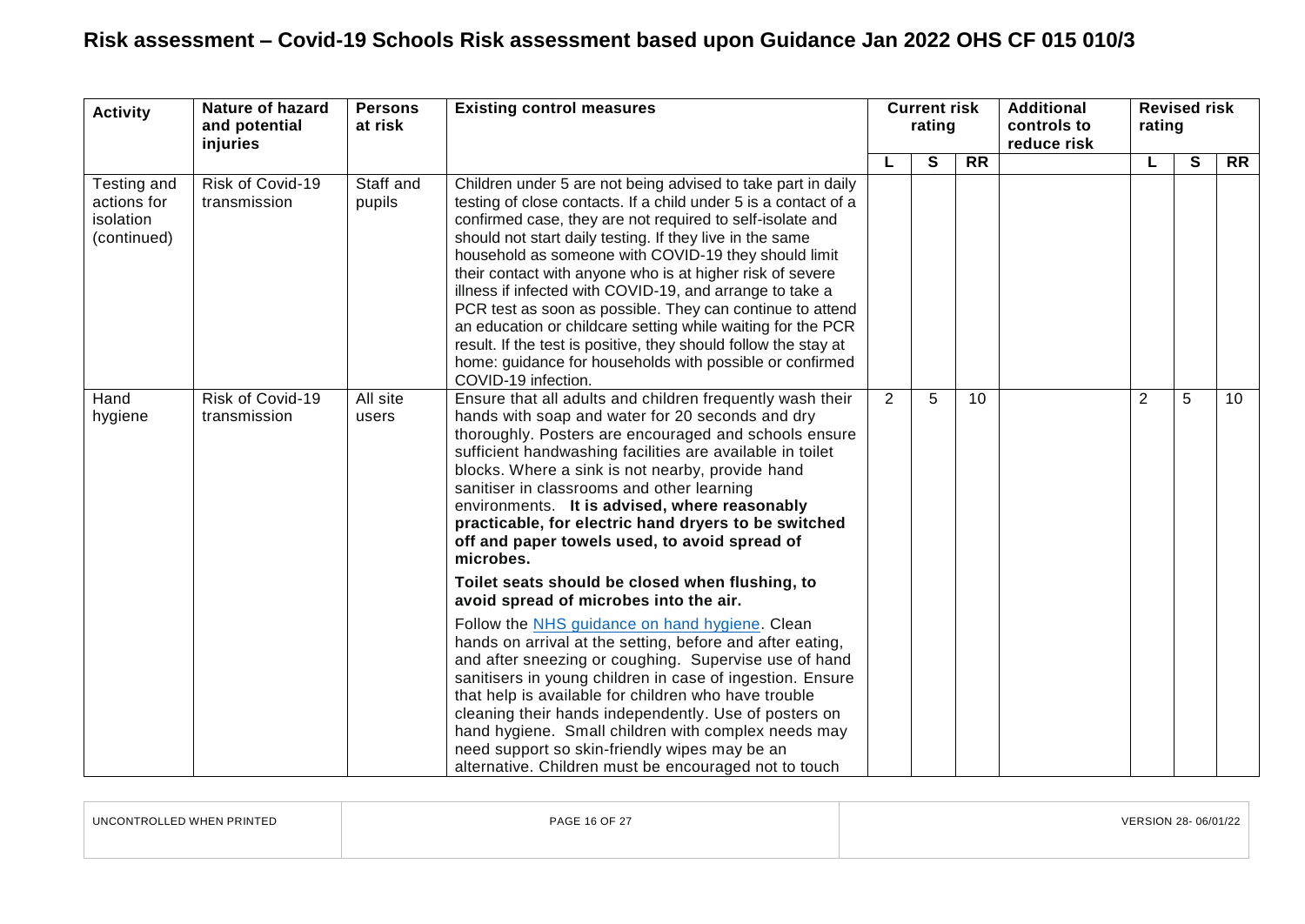| <b>Activity</b>                | Nature of hazard<br>and potential<br>injuries                                 | <b>Persons</b><br>at risk | <b>Existing control measures</b>                                                                                                                                                                                                                                                                                                                                                                                                                                                                                                               | <b>Current risk</b><br>rating |   |                 | <b>Additional</b><br>controls to<br>reduce risk | <b>Revised risk</b><br>rating |              |                 |
|--------------------------------|-------------------------------------------------------------------------------|---------------------------|------------------------------------------------------------------------------------------------------------------------------------------------------------------------------------------------------------------------------------------------------------------------------------------------------------------------------------------------------------------------------------------------------------------------------------------------------------------------------------------------------------------------------------------------|-------------------------------|---|-----------------|-------------------------------------------------|-------------------------------|--------------|-----------------|
| Hand<br>hygiene<br>(continued) | Risk of Covid-19<br>transmission                                              | All site<br>users         | their mouth, eyes and nose (or face covering where<br>required by Public Health to be worn).                                                                                                                                                                                                                                                                                                                                                                                                                                                   |                               | S | $\overline{RR}$ |                                                 |                               | $\mathbf{s}$ | $\overline{RR}$ |
| Respiratory<br>hygiene         | Risk of Covid-19<br>transmission                                              | All site<br>users         | Microbes will travel 3 feet away from an individual<br>during speech but will travel significantly further with<br>coughing and sneezing.<br>Persons should use a tissue or elbow to cough or<br>sneeze and use bins for tissue waste ('catch it, bin it, kill<br>it'). Ensure that covered bins for tissues are emptied<br>throughout the day to avoid being over-filled.<br>The e-Bug COVID-19 website contains free resources<br>for you, including materials to encourage good hand and<br>respiratory hygiene.                            | $\overline{2}$                | 5 | 10              |                                                 | $\overline{2}$                | 5            | 10 <sup>1</sup> |
| Use of PPE                     | Risk of Covid-19<br>transmission<br>through incorrect<br>use of PPE           | Staff and<br>pupils       | Most staff in schools will not require PPE beyond what<br>they would normally need for their work (for example if<br>working closely with children with special medical needs<br>or intimate care). The guidance on the use of PPE in<br>education, childcare and children's social care<br>settings provides more information on the use<br>of PPE for COVID-19. Please note these videos on<br>putting on and taking off PPE and the poster quide.<br>Putting on - https://youtu.be/ozY50PPmsvE<br>Taking off - https://youtu.be/ozY50PPmsvE | $\mathbf{1}$                  | 5 | 5               |                                                 | 1                             | 5            | 5               |
| Enhanced<br>Cleaning           | Risk of Covid-19<br>spread on<br>surfaces through<br>insufficient<br>cleaning | All site<br>users         | Schools maintain enhanced cleaning, particularly<br>around common touch points such as door handles and<br>taps and surfaces. This includes regular cleaning of<br>areas and equipment twice per day, and play equipment<br>after every session.<br>PHE has published guidance on the cleaning of non-<br>healthcare settings. School to ensure sufficient supplies<br>are kept in locked cleaner's cupboards. Any staff asked<br>to clean must be provided with training, PPE and skin-<br>friendly products.                                 | 2                             | 5 | 10              |                                                 | $\overline{2}$                | 5            | 10 <sup>°</sup> |

| UNCONTROLLED WHEN PRINTED | <b>PAGE 17 OF 27</b> | VERSION 28-06/01/22 |
|---------------------------|----------------------|---------------------|
|                           |                      |                     |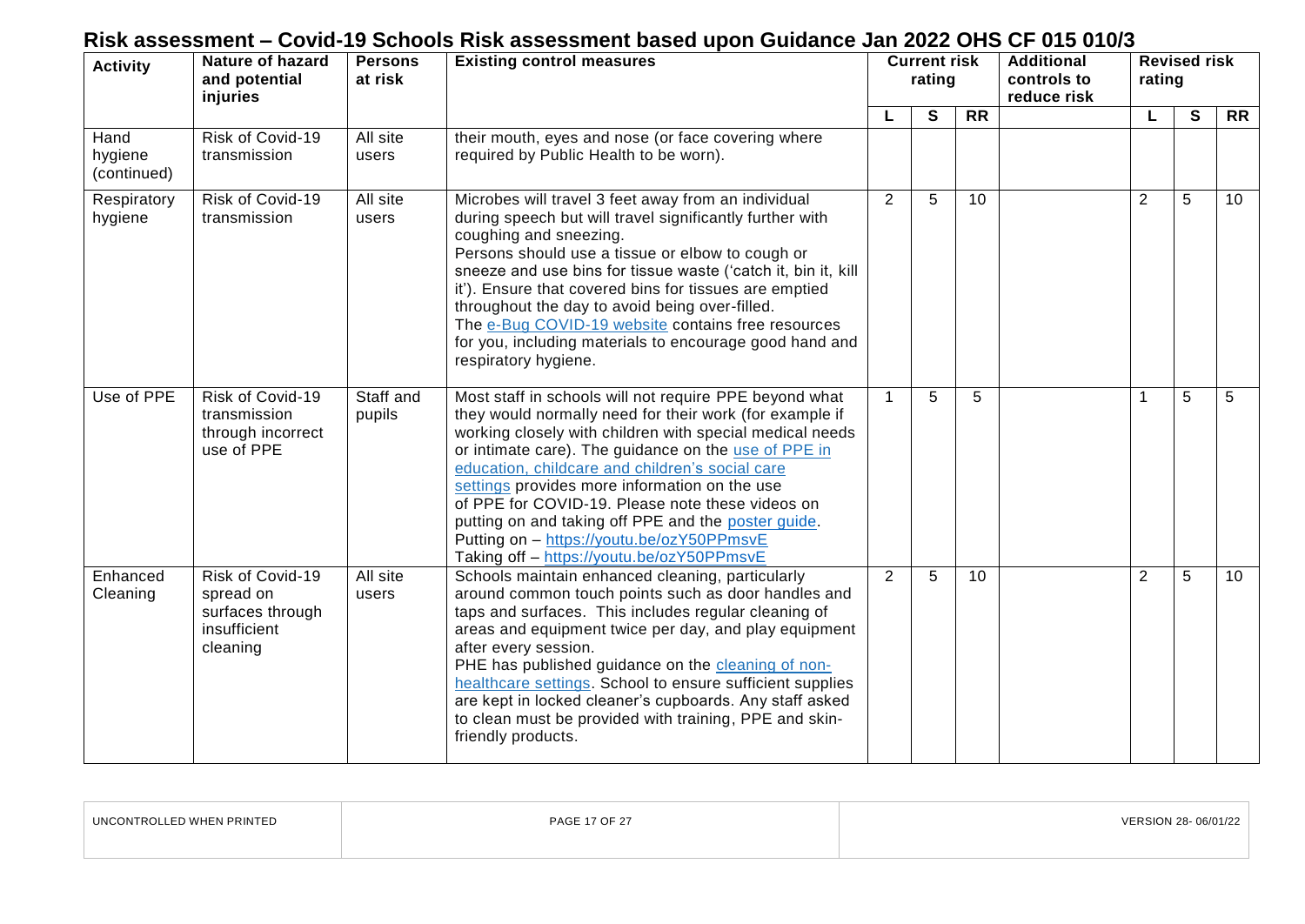| <b>Activity</b>                              | <b>Nature of hazard</b><br>and potential<br>injuries            | Persons at<br>risk | <b>Existing control measures</b>                                                                                                                                                                                                                                                                                                                                                                                                                                                                                                                                                                                                                                                                                                                                                                                                                                                                                                                                     | <b>Current risk</b><br>rating |              |    |  |                |              | <b>Additional</b><br>controls to<br>reduce risk | <b>Revised risk</b><br>rating |  |  |  |  |
|----------------------------------------------|-----------------------------------------------------------------|--------------------|----------------------------------------------------------------------------------------------------------------------------------------------------------------------------------------------------------------------------------------------------------------------------------------------------------------------------------------------------------------------------------------------------------------------------------------------------------------------------------------------------------------------------------------------------------------------------------------------------------------------------------------------------------------------------------------------------------------------------------------------------------------------------------------------------------------------------------------------------------------------------------------------------------------------------------------------------------------------|-------------------------------|--------------|----|--|----------------|--------------|-------------------------------------------------|-------------------------------|--|--|--|--|
|                                              |                                                                 |                    |                                                                                                                                                                                                                                                                                                                                                                                                                                                                                                                                                                                                                                                                                                                                                                                                                                                                                                                                                                      | L                             | $\mathbf{s}$ | RR |  | L              | $\mathbf{s}$ | <b>RR</b>                                       |                               |  |  |  |  |
| Ventilation<br>and Co <sub>2</sub><br>levels | Risk of Covid-19<br>transmission<br>through poor<br>ventilation | All site users     | Doors and windows opened to encourage ventilation<br>and poorly ventilated spaces identified to improve<br>fresh air flow, giving particular consideration when<br>holding events where visitors such as parents are on<br>site, such as school plays. Doors can be propped open<br>but only if on a magnetic release or a system in place<br>to unprop them in a fire evacuation. Fire doors should<br>not be propped.<br>Mechanical ventilation is adjusted to increase the<br>ventilation rate and full fresh air wherever possible and<br>checked to confirm that normal operation meets<br>current guidance and that the air is not on 're-<br>circulate'. This is balanced with providing thermal<br>comfort to avoid extremes of temperature and children                                                                                                                                                                                                     | $\overline{2}$                | 5            | 10 |  | $\overline{2}$ | 5            | 10 <sup>°</sup>                                 |                               |  |  |  |  |
|                                              |                                                                 |                    | may wear warmer clothing accordingly. The Health<br>and Safety Executive guidance on air conditioning and<br>ventilation during the COVID-19 pandemic and CIBSE<br>COVID-19 advice provides information and<br><b>EMG: Simple summary of ventilation actions to</b><br>mitigate the risk of COVID-19, 1 October 2020 -<br>GOV.UK (www.gov.uk).<br>Schools are encouraged to follow Dfe advice to<br>measure Co2 levels in classrooms with the installation<br>of Co2 monitors, which will be distributed by the<br>government from the end of August along with<br>guidance on how to use them.<br>If using school transport, this should be well ventilated.<br>Funded air cleaning units for education and<br>childcare settings<br>The Department for Education (DfE) will make up to<br>7,000 more air cleaning units available for poorly<br>ventilated teaching spaces in state funded education<br>settings, where quick fixes to improve ventilation are not |                               |              |    |  |                |              |                                                 |                               |  |  |  |  |

UNCONTROLLED WHEN PRINTED PAGE 18 OF 27 VERSION 28- 06/01/22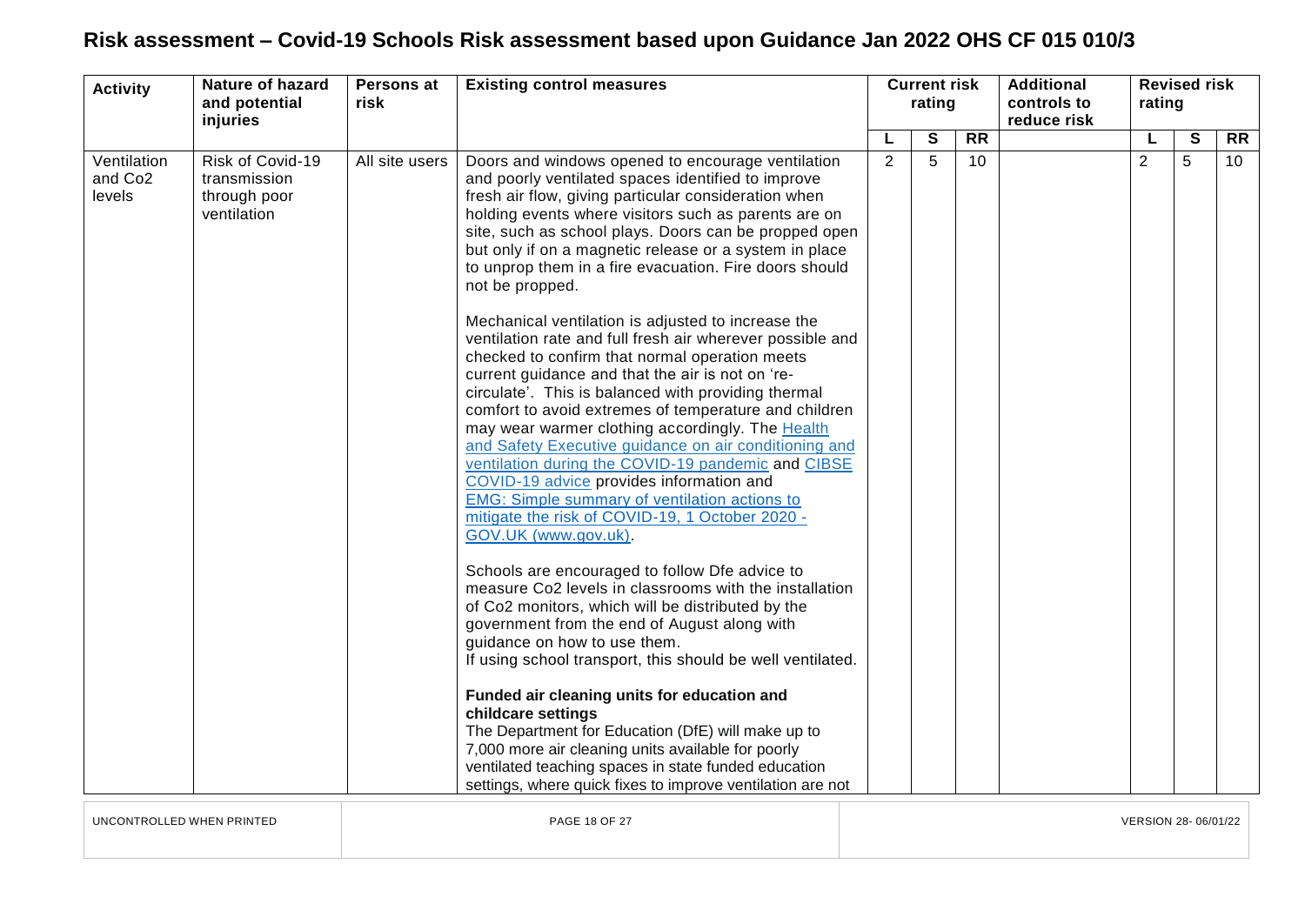| <b>Activity</b>                                            | <b>Nature of hazard</b><br>and potential<br>injuries | Persons at<br>risk | <b>Existing control measures</b>                                                                                                                                                                                                                                                                                                                                                                                                                                                                                                                                                                                                 |   | <b>Current risk</b><br>rating |           | <b>Additional</b><br>controls to<br>reduce risk | <b>Revised risk</b><br>rating |              |           |
|------------------------------------------------------------|------------------------------------------------------|--------------------|----------------------------------------------------------------------------------------------------------------------------------------------------------------------------------------------------------------------------------------------------------------------------------------------------------------------------------------------------------------------------------------------------------------------------------------------------------------------------------------------------------------------------------------------------------------------------------------------------------------------------------|---|-------------------------------|-----------|-------------------------------------------------|-------------------------------|--------------|-----------|
| Ventilation                                                | Risk of Covid-19                                     | All site users     | possible. This is in addition to the 1,000 DfE funded air                                                                                                                                                                                                                                                                                                                                                                                                                                                                                                                                                                        |   | S                             | <b>RR</b> |                                                 | L                             | $\mathbf{s}$ | <b>RR</b> |
| and Co <sub>2</sub><br>levels<br>(continued)               | transmission<br>through poor<br>ventilation          |                    | cleaning units previously announced for SEND and<br>alternative provision settings, and the 350,000 CO2<br>monitors already delivered to settings.                                                                                                                                                                                                                                                                                                                                                                                                                                                                               |   |                               |           |                                                 |                               |              |           |
|                                                            |                                                      |                    | All state funded primary and secondary schools, further<br>education colleges and early years settings can apply for<br>a funded air cleaning unit if they meet strict eligibility<br>criteria. Special and alternative provision settings,<br>including SEND units attached to mainstream units, that<br>were not successful or did not apply during the first round<br>are also eligible to apply during this round.<br>Further details, including the eligibility criteria, can be<br>found in the guidance on applying for an air cleaning unit.<br>Applications for all settings will close at 9am on Monday<br>17 January. |   |                               |           |                                                 |                               |              |           |
|                                                            |                                                      |                    | If your setting is not eligible for a funded unit, the air<br>cleaning marketplace remains open, enabling you to<br>purchase units at a suitable specification and competitive<br>price.                                                                                                                                                                                                                                                                                                                                                                                                                                         |   |                               |           |                                                 |                               |              |           |
| Emergency<br>situations &<br>Emergency<br><b>First Aid</b> | Risk of Covid-19<br>transmission                     | All site users     | Schools must update their First Aid Needs risk<br>assessment (available on BSN in First aid for schools<br>in the Resources section). First Aiders issued with<br>PPE (goggles, gloves, mask and apron). Avoid mouth<br>to mouth resuscitation, chest compressions only.<br>See guidance from Resuscitation Council UK<br>https://www.resus.org.uk/media/statements/resuscitati<br>on-council-uk-statements-on-covid-19-coronavirus-cpr-<br>and-resuscitation/covid-community/<br>All emergency personnel must practice good sanitation<br>measures afterwards including washing hands.                                          | 2 | 5                             | 10        |                                                 | 2                             | 5            | 10        |
| UNCONTROLLED WHEN PRINTED                                  |                                                      |                    | PAGE 19 OF 27                                                                                                                                                                                                                                                                                                                                                                                                                                                                                                                                                                                                                    |   |                               |           |                                                 | VERSION 28- 06/01/22          |              |           |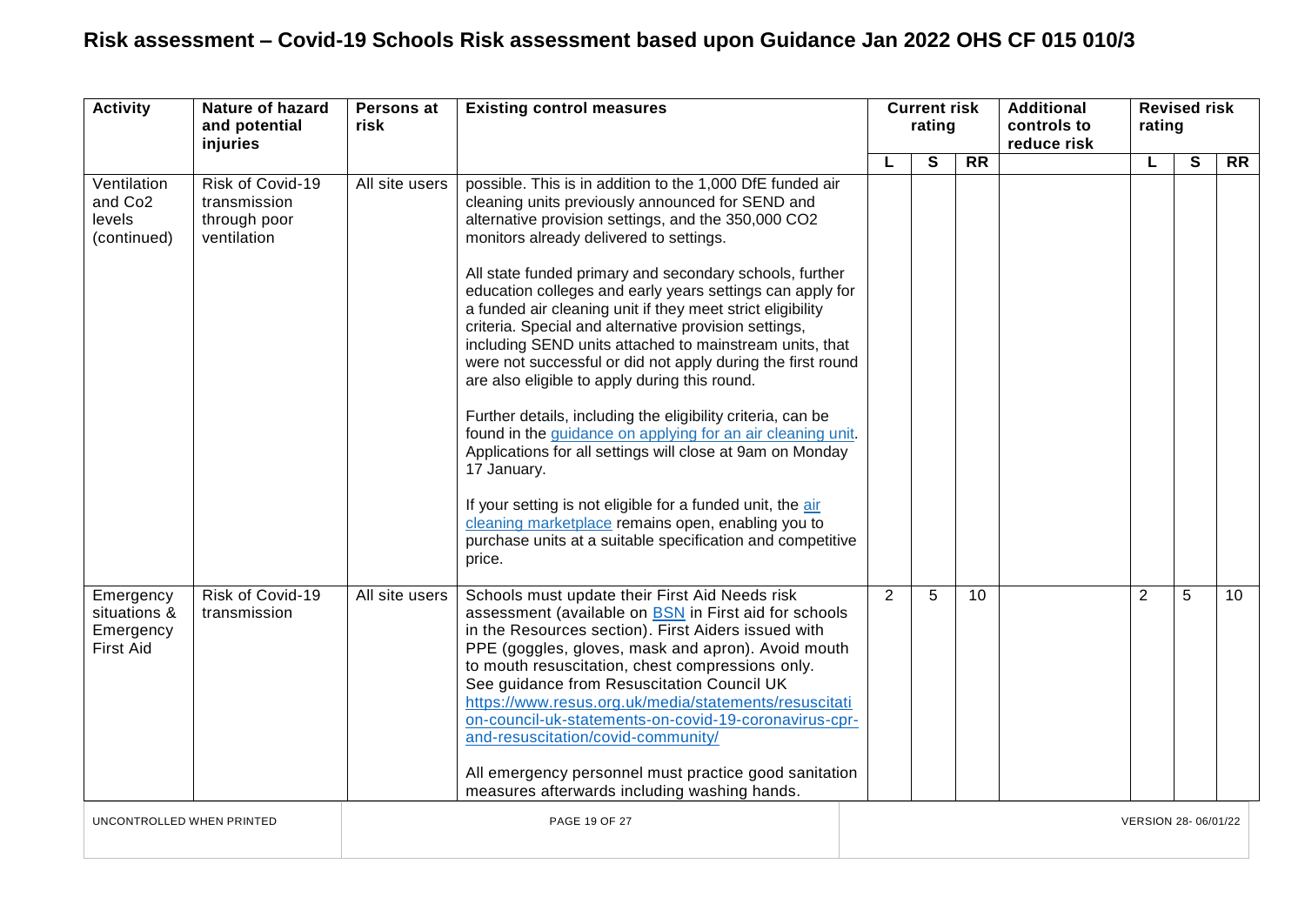| <b>Activity</b>                                                      | Nature of hazard<br>and potential<br>injuries | Persons at<br><b>Existing control measures</b><br>risk |                                                                                                                                                                                                                                                                                                                                                                                                                                                                                                                                                                                                                                                                                                                                                                                                                                                                                                                                                                                                                                    | <b>Current risk</b><br>rating |   | <b>Additional</b><br>controls to<br>reduce risk | <b>Revised risk</b><br>rating |                |              |           |
|----------------------------------------------------------------------|-----------------------------------------------|--------------------------------------------------------|------------------------------------------------------------------------------------------------------------------------------------------------------------------------------------------------------------------------------------------------------------------------------------------------------------------------------------------------------------------------------------------------------------------------------------------------------------------------------------------------------------------------------------------------------------------------------------------------------------------------------------------------------------------------------------------------------------------------------------------------------------------------------------------------------------------------------------------------------------------------------------------------------------------------------------------------------------------------------------------------------------------------------------|-------------------------------|---|-------------------------------------------------|-------------------------------|----------------|--------------|-----------|
|                                                                      |                                               |                                                        |                                                                                                                                                                                                                                                                                                                                                                                                                                                                                                                                                                                                                                                                                                                                                                                                                                                                                                                                                                                                                                    |                               | S | <b>RR</b>                                       |                               |                | $\mathbf{s}$ | <b>RR</b> |
| Emergency<br>situations &<br>Emergency<br><b>First Aid</b><br>Cont'd |                                               |                                                        | There is guidance for first responders. Minimum<br>number of first aiders on site daily in line with the first<br>aid risk assessment and continual review based on<br>occupancy and tasks.                                                                                                                                                                                                                                                                                                                                                                                                                                                                                                                                                                                                                                                                                                                                                                                                                                        |                               |   |                                                 |                               |                |              |           |
|                                                                      |                                               |                                                        | <b>Evacuations</b><br>Schools no longer need to socially distance at<br>assembly points and can revert back to pre-pandemic<br>arrangements.                                                                                                                                                                                                                                                                                                                                                                                                                                                                                                                                                                                                                                                                                                                                                                                                                                                                                       |                               |   |                                                 |                               |                |              |           |
| Managing<br>confirmed<br>cases of<br>Covid-19                        | Risk of Covid-19<br>transmission              | Staff and<br>pupils                                    | When an individual develops Covid-19 or has a<br>positive test, pupils, staff and other adults follow public<br>health advice on when to self-isolate and what to do.<br>They should not come into school if they have<br>symptoms, have had a positive test result or other<br>reasons requiring them to stay at home due to the risk<br>of them passing on COVID-19 (for example, they are<br>required to quarantine). If anyone in your school<br>develops COVID-19 symptoms, however mild, you<br>should send them home and they should follow public<br>health advice.<br>Symptoms include: A high temperature, a new<br>continuous cough, loss of taste or sense of smell<br>(anosmia). For everyone with symptoms, they must<br>avoid using public transport and, wherever possible,<br>be collected by a member of their family or household.<br>If a pupil is awaiting collection, they should be left in a<br>room on their own if possible and safe to do so. A<br>window should be opened for fresh air ventilation if | 2                             | 5 | 10                                              |                               | $\overline{2}$ | 5            | 10        |
|                                                                      |                                               |                                                        | possible. If the child needs the toilet, there should be a<br>separate toilet if possible. Appropriate PPE should<br>also be used if close contact is necessary.                                                                                                                                                                                                                                                                                                                                                                                                                                                                                                                                                                                                                                                                                                                                                                                                                                                                   |                               |   |                                                 |                               |                |              |           |

| WHEN PRINTED<br>π. | PAGF<br>$\cap$ $\cap$ $\cap$<br>$\sim$<br>. . | - 170<br>3/UT/ <i>Z</i> |
|--------------------|-----------------------------------------------|-------------------------|
|                    |                                               |                         |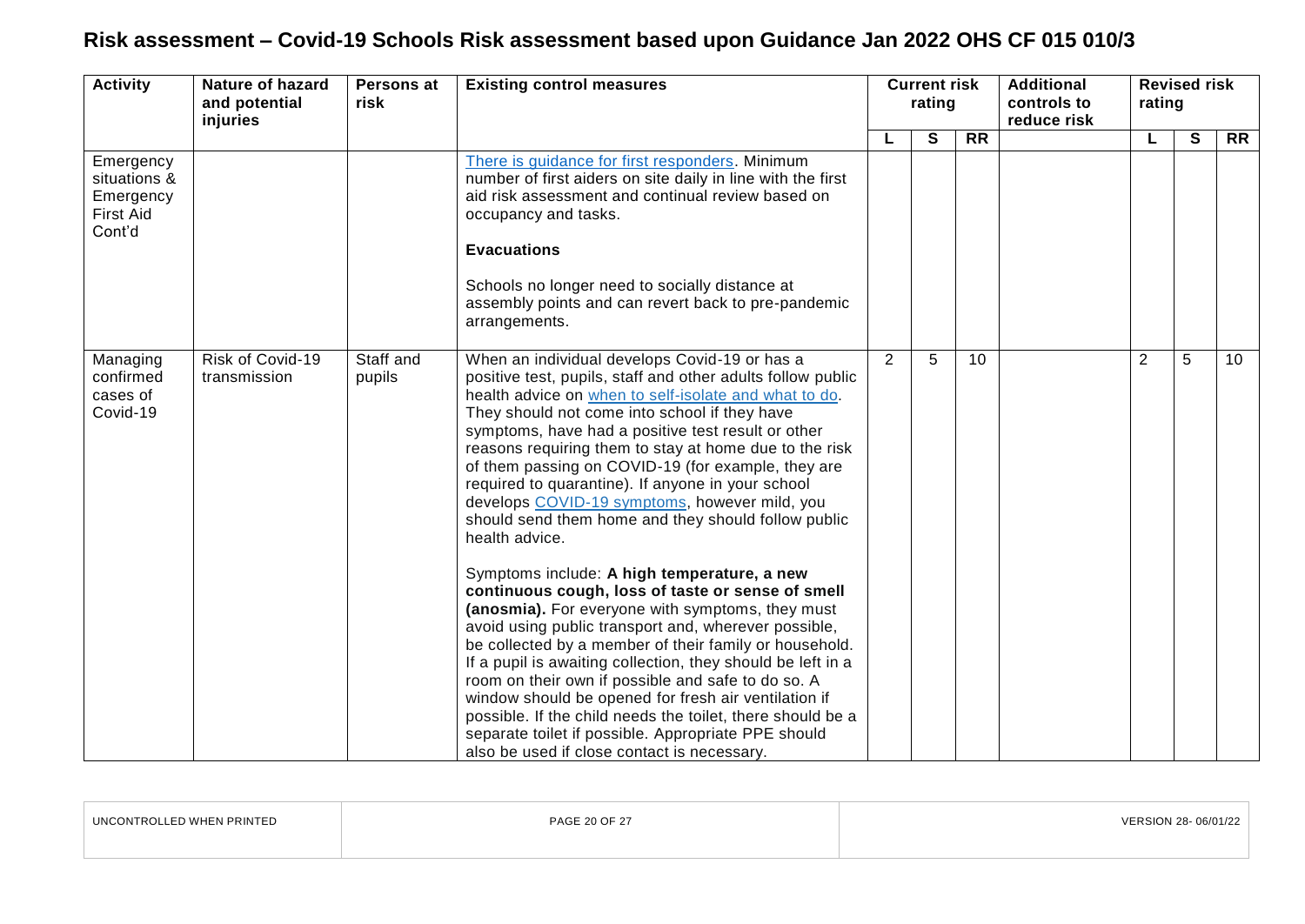| <b>Activity</b>                                              | <b>Nature of hazard</b><br>and potential<br>injuries                                        | Persons at<br>risk  | <b>Existing control measures</b>                                                                                                                                                                                                                                                                                                                                                                                                                                                                                                                                                                                                                                                                                                                                                                                                                        | <b>Additional</b><br><b>Current risk</b><br>rating<br>controls to<br>reduce risk | rating | <b>Revised risk</b> |  |   |   |                 |
|--------------------------------------------------------------|---------------------------------------------------------------------------------------------|---------------------|---------------------------------------------------------------------------------------------------------------------------------------------------------------------------------------------------------------------------------------------------------------------------------------------------------------------------------------------------------------------------------------------------------------------------------------------------------------------------------------------------------------------------------------------------------------------------------------------------------------------------------------------------------------------------------------------------------------------------------------------------------------------------------------------------------------------------------------------------------|----------------------------------------------------------------------------------|--------|---------------------|--|---|---|-----------------|
|                                                              |                                                                                             |                     |                                                                                                                                                                                                                                                                                                                                                                                                                                                                                                                                                                                                                                                                                                                                                                                                                                                         |                                                                                  | S      | <b>RR</b>           |  | L | S | <b>RR</b>       |
| Managing<br>confirmed<br>cases of<br>Covid-19<br>(continued) | Risk of Covid-19<br>transmission                                                            | Staff and<br>pupils | Further information on this can be found in the use<br>of PPE in education, childcare and children's social<br>care settings guidance. Any rooms they use should be<br>cleaned after they leave using decontamination<br>cleaning advice and staff must wash their hands after<br>contact with the unwell person.<br>The household (including any siblings) should follow<br>the PHE stay at home guidance for households with<br>possible or confirmed coronavirus (COVID-19)<br>infection. In most cases, parents and carers will agree<br>that a pupil with symptoms should not attend the<br>school. If a parent or carer insists on a pupil attending,<br>the school can take the decision to refuse the pupil if,<br>in your reasonable judgement, it is necessary to<br>protect other pupils and staff from possible infection<br>with COVID-19. |                                                                                  |        |                     |  |   |   |                 |
| Encouraging<br>vaccine<br>take-up                            | Risk of serious<br>illness upon<br>catching Covid-19<br>for those who are<br>not vaccinated | All persons         | LBB encourages vaccine take up for all who are<br>eligible to have it. Further information is available in<br>the guidance on supporting pupils at school with<br>medical conditions. Key contractors are encouraged to<br>take up the vaccine too.                                                                                                                                                                                                                                                                                                                                                                                                                                                                                                                                                                                                     | $\mathbf{1}$                                                                     | 5      | 5                   |  | 1 | 5 | 5               |
| <b>Travel and</b><br>quarantine                              | Risk of Covid-19<br>transmission                                                            | Pupils              | Changes to rules for fully vaccinated travel to<br>England - January 2022<br>From 4am Friday 7 January<br>If you qualify as fully vaccinated for travel to England,<br>and you will arrive in England after 4am, Friday 7<br>January, you do not need to:<br>take a COVID-19 test before you travel to<br>England<br>quarantine when you arrive in England                                                                                                                                                                                                                                                                                                                                                                                                                                                                                              | $\overline{2}$                                                                   | 5      | 10                  |  | 2 | 5 | 10 <sup>°</sup> |

| UNCONTROLLED WHEN PRINTED | PAGE 21 OF 27 | VERSION 28-06/01/22 |
|---------------------------|---------------|---------------------|
|                           |               |                     |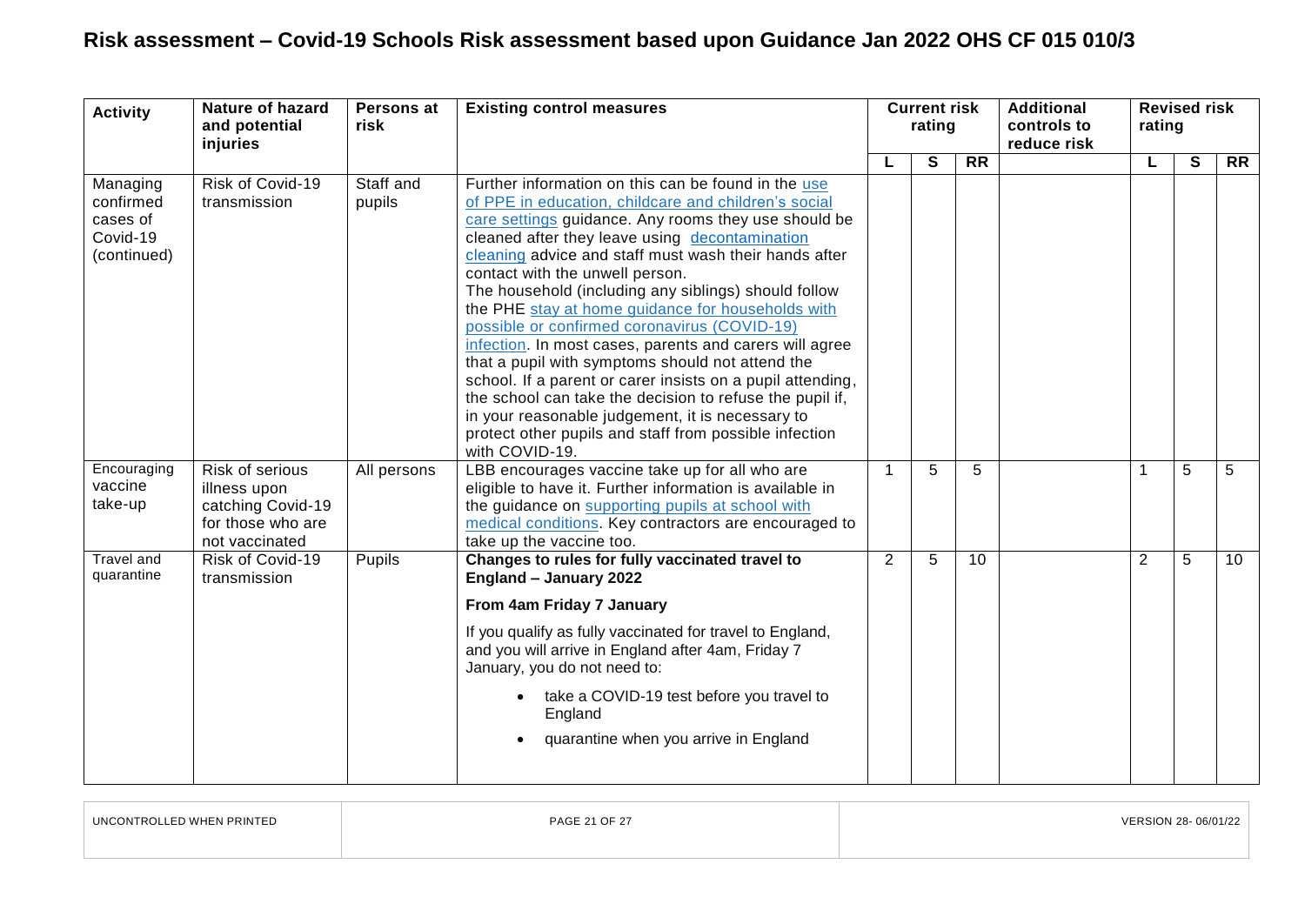| <b>Activity</b>          | Nature of hazard<br>and potential<br>injuries | Persons at<br>risk | <b>Existing control measures</b>                                                                                                                                                                                             | <b>Current risk</b><br>rating |   |           | <b>Additional</b><br>controls to<br>reduce risk | <b>Revised risk</b><br>rating |   |           |  |
|--------------------------|-----------------------------------------------|--------------------|------------------------------------------------------------------------------------------------------------------------------------------------------------------------------------------------------------------------------|-------------------------------|---|-----------|-------------------------------------------------|-------------------------------|---|-----------|--|
|                          |                                               |                    |                                                                                                                                                                                                                              |                               | S | <b>RR</b> |                                                 |                               | S | <b>RR</b> |  |
| Travel and<br>quarantine | Risk of Covid-19<br>transmission              | Pupils             | From 4am Sunday 9 January                                                                                                                                                                                                    |                               |   |           |                                                 |                               |   |           |  |
| (continued)              |                                               |                    | If you qualify as fully vaccinated for travel to England,<br>and you will arrive in England after 4am, Sunday 9<br>January, you can choose to take a lateral flow test<br>instead of a PCR test after you arrive in England. |                               |   |           |                                                 |                               |   |           |  |
|                          |                                               |                    | If you take a lateral flow test and test positive, you will<br>need to self-isolate and take a free PCR test. (See<br><b>Temporary Guidance)</b>                                                                             |                               |   |           |                                                 |                               |   |           |  |
|                          |                                               |                    | You must book the test before you travel to England. You<br>can book lateral flow tests from 4am Friday 7 January.                                                                                                           |                               |   |           |                                                 |                               |   |           |  |
|                          |                                               |                    | You cannot use a lateral flow test until after 4am, Sunday<br>9 January. Before 4am Sunday 9 January, you must use<br>a PCR test after arrival.                                                                              |                               |   |           |                                                 |                               |   |           |  |
|                          |                                               |                    | The fully vaccinated rules also apply to children aged 17<br>and under, people taking part in an approved vaccine<br>trial, and people who are unable to have a vaccination<br>due to medical reasons.                       |                               |   |           |                                                 |                               |   |           |  |
|                          |                                               |                    | Read more about who qualifies as fully vaccinated.                                                                                                                                                                           |                               |   |           |                                                 |                               |   |           |  |
|                          |                                               |                    | If you arrive in England before 4am, 7 January, you must<br>follow the current rules for fully vaccinated people.                                                                                                            |                               |   |           |                                                 |                               |   |           |  |
|                          |                                               |                    | The rules for people who do not qualify as fully<br>vaccinated for travel to England will remain the same.<br>More information is provided in the<br>government's quarantine and testing guidance (Jan<br>2022 Update).      |                               |   |           |                                                 |                               |   |           |  |

| UNCONTROLLED WHEN PRINTED | <b>PAGE 22 OF 27</b> | 06/01/22 |
|---------------------------|----------------------|----------|
|                           |                      |          |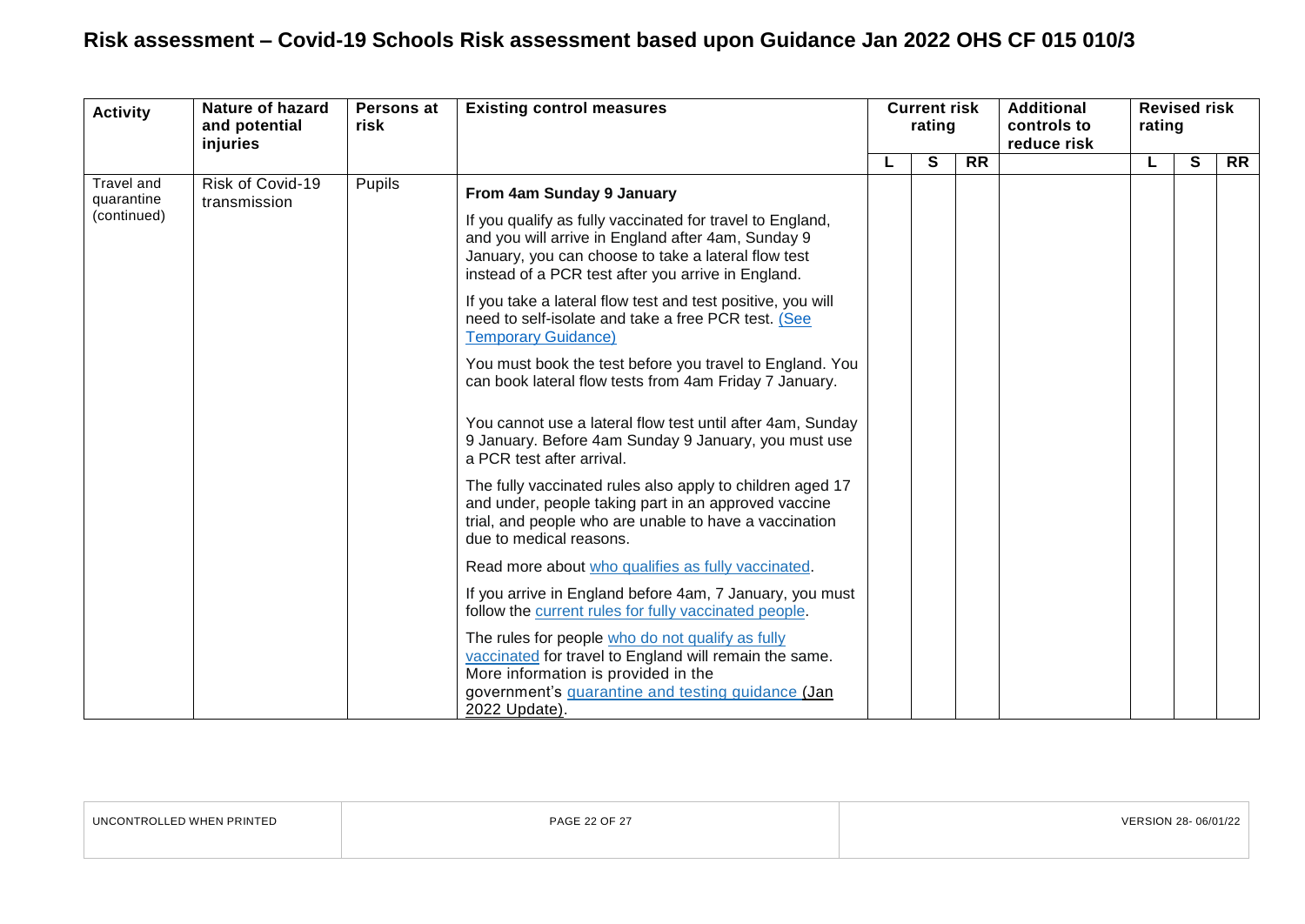| <b>Activity</b>                                                           | <b>Nature of hazard</b><br>and potential<br>injuries | Persons at<br>risk    | <b>Existing control measures</b>                                                                                                                                                                                                                                                                                                                                                                                                                                                                                                                                                                                                                                                                                                                                                                                                                                                                                                                                                                                                                                                                                                                                                                                                                                                                        |   | rating |           |  |                | <b>Current risk</b> |                 | <b>Additional</b><br>controls to<br>reduce risk | rating | <b>Revised risk</b> |  |
|---------------------------------------------------------------------------|------------------------------------------------------|-----------------------|---------------------------------------------------------------------------------------------------------------------------------------------------------------------------------------------------------------------------------------------------------------------------------------------------------------------------------------------------------------------------------------------------------------------------------------------------------------------------------------------------------------------------------------------------------------------------------------------------------------------------------------------------------------------------------------------------------------------------------------------------------------------------------------------------------------------------------------------------------------------------------------------------------------------------------------------------------------------------------------------------------------------------------------------------------------------------------------------------------------------------------------------------------------------------------------------------------------------------------------------------------------------------------------------------------|---|--------|-----------|--|----------------|---------------------|-----------------|-------------------------------------------------|--------|---------------------|--|
|                                                                           |                                                      |                       |                                                                                                                                                                                                                                                                                                                                                                                                                                                                                                                                                                                                                                                                                                                                                                                                                                                                                                                                                                                                                                                                                                                                                                                                                                                                                                         |   | S      | <b>RR</b> |  |                | $\mathbf{s}$        | <b>RR</b>       |                                                 |        |                     |  |
| Risk<br>assessment<br>for pregnant<br>employees                           | Risk of Covid-19<br>transmission                     | Pregnant<br>employees | <b>Working from home</b><br>Office workers who can work from home should do so<br>from Monday 13 December.<br>The risks to female employees of childbearing age<br>and, in particular, risks to new and expectant mothers<br>must be assessed and pregnant staff are in the<br>clinically vulnerable group. If a school is notified that<br>an employee is pregnant, breastfeeding, or has given<br>birth within the last 6 months, it should check the risk<br>assessment to see if any new risks have arisen. There<br>is Guidance for pregnant employees. Pregnant staff<br>should only attend a workplace if the risk assessment<br>states it is safe to do so. Women from 28 weeks<br>gestation or with underlying health conditions such as<br>pre-eclampsia, are at greater risk if they catch Covid-<br>19. It should be noted that heart disease (congenital or<br>acquired) during pregnancy, is classed as clinically<br>extremely vulnerable and will have been notified by<br>Public Health England. The DfE recommends that<br>schools follow the same principles for pregnant<br>pupils. Guidance is available from the Royal College<br>of Gynaecologists. Advice on<br>COVID-19 vaccination: a guide for women of<br>childbearing age, pregnant or breastfeeding<br>is also available. | 2 | 5      | 10        |  | $\overline{2}$ | 5                   | 10 <sup>°</sup> |                                                 |        |                     |  |
| <b>Risk</b><br>assessment<br>for employees<br>with office<br>based roles. | Risk of Covid-19<br>transmission                     | Employees             | <b>Working from home</b><br>Office workers who can work from home should do<br>so from Monday 13 December.                                                                                                                                                                                                                                                                                                                                                                                                                                                                                                                                                                                                                                                                                                                                                                                                                                                                                                                                                                                                                                                                                                                                                                                              | 2 | 5      | 10        |  | $\overline{2}$ | 5                   | 10              |                                                 |        |                     |  |

| UNCONTROLLED WHEN PRINTED | PAGE 23 OF 27 | VERSION 28-06/01/22 |
|---------------------------|---------------|---------------------|
|                           |               |                     |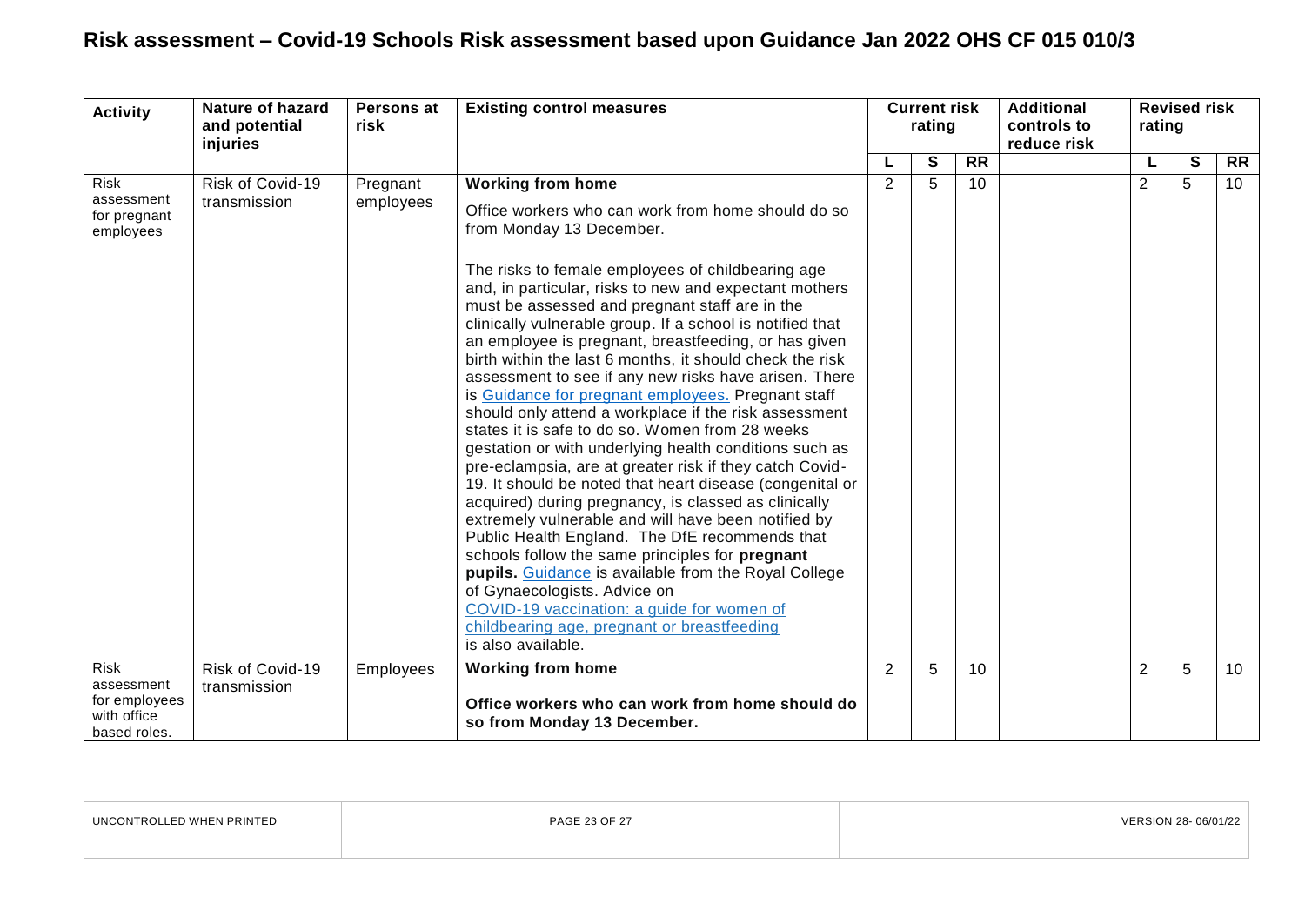| <b>Activity</b>                                                 | <b>Nature of hazard</b><br>and potential<br>injuries                                                  | Persons at<br>risk  | <b>Existing control measures</b>                                                                                                                                                                                                                                                                                                                                                                                                                                                                                                                    | <b>Current risk</b><br>rating |              | <b>Additional</b><br>controls to<br>reduce risk | <b>Revised risk</b><br>rating |                |                         |                 |
|-----------------------------------------------------------------|-------------------------------------------------------------------------------------------------------|---------------------|-----------------------------------------------------------------------------------------------------------------------------------------------------------------------------------------------------------------------------------------------------------------------------------------------------------------------------------------------------------------------------------------------------------------------------------------------------------------------------------------------------------------------------------------------------|-------------------------------|--------------|-------------------------------------------------|-------------------------------|----------------|-------------------------|-----------------|
|                                                                 |                                                                                                       |                     |                                                                                                                                                                                                                                                                                                                                                                                                                                                                                                                                                     | L                             | $\mathbf{s}$ | $\overline{RR}$                                 |                               |                | $\overline{\mathbf{s}}$ | $\overline{RR}$ |
| Wraparound<br>provision and<br>extra-<br>curricular<br>activity | Risk of Covid-19<br>transmission                                                                      | Pupils and<br>staff | The following gov.uk guidance should be followed<br>for providers who run community activities, holiday<br>clubs, after-school clubs, tuition and other out-of-<br>school provision for children.                                                                                                                                                                                                                                                                                                                                                   | $\mathbf{1}$                  | 5            | 5                                               |                               | 1              | 5                       | 5               |
| Visitors and<br>contractors                                     | Risk of Covid-19<br>transmission                                                                      | All site users      | Visitors should be by appointment only and asked to<br>follow hygiene measures in place. Contractor visits<br>should be planned ideally to take place out of hours.<br>Visitor passes cleaned between visitors.<br>Contractors RA's should cover provisions for the<br>prevention of the transmission of COVID-19 and<br>suitable and sufficient controls.                                                                                                                                                                                          | 2                             | 5            | 10                                              |                               | 2              | 5                       | 10 <sup>1</sup> |
| Information<br>for parents                                      | Risk of Covid-19<br>transmission                                                                      | Pupils and<br>staff | Schools continue to educate parents not to send their<br>children in to school if they are showing symptoms of<br>Covid-19 and encourage vaccination where relevant.<br>Schools will update parents with the latest guidance<br>changes and current revision of the Covid-19 Schools<br><b>Risk assessment</b>                                                                                                                                                                                                                                      | $\mathbf{1}$                  | 5            | 5                                               |                               | 1              | 5                       | 5               |
| Incident<br>reporting                                           | Risk of Covid-19<br>transmission from<br>failing to review<br>control measures<br>following incidents | Staff               | Any incidents at the school where it is found that staff<br>have become infected through contact with work<br>colleagues, children or members of the public during<br>the course of undertaking their job, must be reported<br>to HSE as a RIDDOR. The Corporate Health and<br>Safety team can assist with RIDDOR-reporting and<br>applying criteria on what is considered a work-related<br>infection. For Community Schools and those in the<br>H&S SLA, please report Covid-19 incidents on 'My<br>View' so that Bexley Borough can investigate. | $\mathbf{1}$                  | 5            | 5                                               |                               | 1              | 5                       | 5               |
| Educational<br>visits                                           | Risk of Covid-19<br>transmission                                                                      | Pupils and<br>staff | Schools are advised to take out insurance to ensure<br>trips are not cancelled due to Covid-19. International<br>travel can resume in the autumn term of 2021 to those<br>countries on the permitted list. A full risk assessment<br>must be undertaken to include hygiene controls,                                                                                                                                                                                                                                                                | 2                             | 5            | 10                                              |                               | $\overline{2}$ | 5                       | 10 <sup>1</sup> |
| UNCONTROLLED WHEN PRINTED                                       |                                                                                                       |                     | PAGE 24 OF 27                                                                                                                                                                                                                                                                                                                                                                                                                                                                                                                                       |                               |              |                                                 | VERSION 28-06/01/22           |                |                         |                 |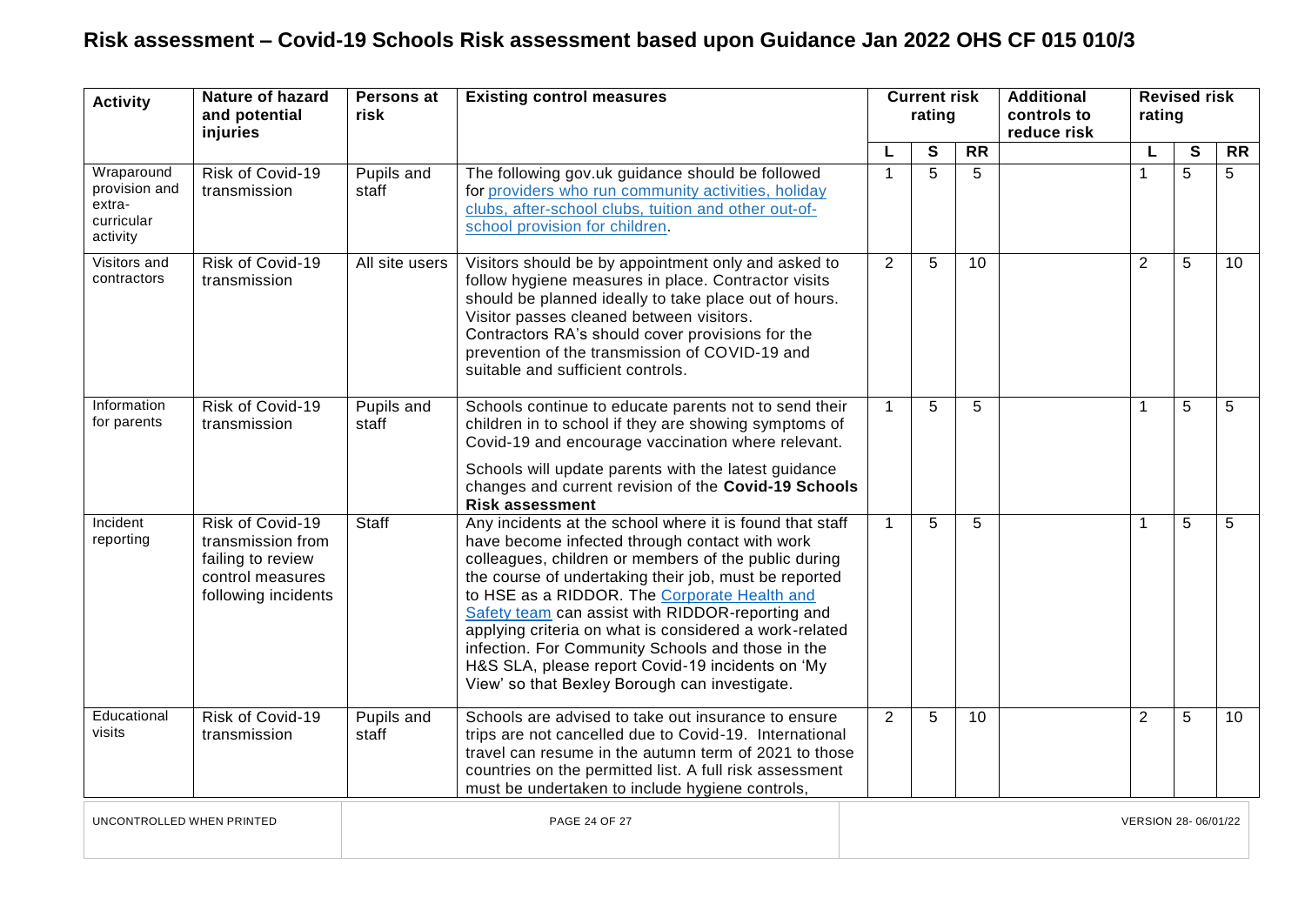| <b>Activity</b>                   | Nature of hazard<br>and potential<br>injuries                          | Persons at<br>risk | <b>Existing control measures</b>                                                                                                                                                                                                                                                                                                                                                                                                                                                                                                                                                                                                                                                                                                                                                                                                                                                                                                                                                          | <b>Current risk</b><br>rating |   |                | <b>Additional</b><br>controls to<br>reduce risk                              | <b>Revised risk</b><br>rating |   |           |  |
|-----------------------------------|------------------------------------------------------------------------|--------------------|-------------------------------------------------------------------------------------------------------------------------------------------------------------------------------------------------------------------------------------------------------------------------------------------------------------------------------------------------------------------------------------------------------------------------------------------------------------------------------------------------------------------------------------------------------------------------------------------------------------------------------------------------------------------------------------------------------------------------------------------------------------------------------------------------------------------------------------------------------------------------------------------------------------------------------------------------------------------------------------------|-------------------------------|---|----------------|------------------------------------------------------------------------------|-------------------------------|---|-----------|--|
|                                   |                                                                        |                    |                                                                                                                                                                                                                                                                                                                                                                                                                                                                                                                                                                                                                                                                                                                                                                                                                                                                                                                                                                                           |                               | S | <b>RR</b>      |                                                                              | L                             | S | <b>RR</b> |  |
| Educational<br>visits             |                                                                        |                    | ventilation at venues and first aid arrangements for all<br>trips. Face coverings must be worn by all persons on a<br>school bus or hired private coach, in the same way<br>they do for public transport. Face coverings must be<br>worn and indoor venues except those who are exempt<br>from wearing a face covering.<br>https://www.gov.uk/government/publications/transport-<br>to-school-and-other-places-of-education-autumn-term-<br>2020/dedicated-transport-to-schools-and-colleges-<br>covid-19-operational-guidance                                                                                                                                                                                                                                                                                                                                                                                                                                                            |                               |   |                | Consider taking<br>spare/ sufficient<br>PPE and hand<br>hygiene<br>products. |                               |   |           |  |
| <b>Building</b><br>checks         | Risk of legionella<br>or Covid-19<br>transmission, and<br>risk of fire | All site users     | If buildings have been closed or had reduced<br>occupancy, water system stagnation must be<br>prevented with legionella checks and flushing regimes.<br>Review the fire risk assessment and ensure all fire<br>doors are operational at all times. Continue<br>emergency drills, emergency lighting checks and fire<br>alarm checks. Where mechanical ventilation is<br>present, recirculatory systems should be adjusted to<br>full fresh air. If mechanical ventilation systems cannot<br>be adjusted to fresh air these should be switched off.<br>Where possible, occupied room windows should be<br>open. If school unsure, advice should be sought from<br>your Heating, Ventilation and Air Conditioning (HVAC)<br>Advisor. The HSE also has helpful advice on air<br>conditioning and ventilation systems.<br>More detailed information on maintenance<br>arrangements can be found in good estate<br>management for schools, in the section on<br>maintenance checks and testing | $\mathbf{1}$                  | 5 | 5              |                                                                              | 1                             | 5 | 5         |  |
| Use of<br>radioactive<br>teaching | <b>Risk from</b><br>radioactive                                        | All site users     | For secondary schools holding radionuclides for<br>Physics lessons, they must continue to be an annual                                                                                                                                                                                                                                                                                                                                                                                                                                                                                                                                                                                                                                                                                                                                                                                                                                                                                    | $\Omega$                      | 5 | $\overline{0}$ |                                                                              | $\Omega$                      | 5 | $\Omega$  |  |

UNCONTROLLED WHEN PRINTED PAGE 25 OF 27 VERSION 28- 06/01/22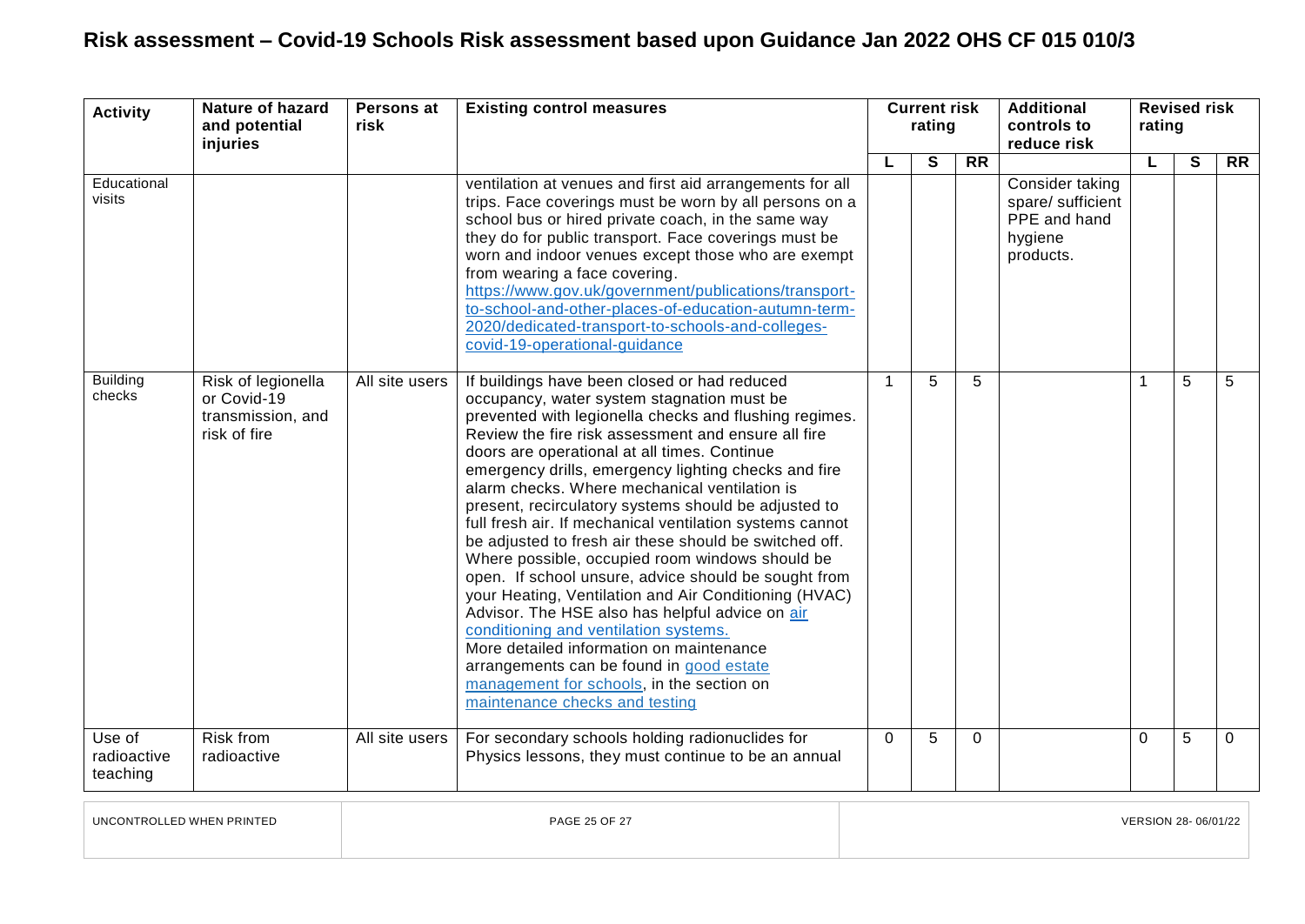| <b>Activity</b>                     | Nature of hazard<br>and potential<br>injuries | <b>Persons at</b><br>risk | <b>Existing control measures</b>                                                                                                                                                                                                                                                                                                                                                                                                       | <b>Current risk</b><br>rating |    | Additional<br>controls to<br>reduce risk |  | <b>Revised risk</b><br>rating |   |           |
|-------------------------------------|-----------------------------------------------|---------------------------|----------------------------------------------------------------------------------------------------------------------------------------------------------------------------------------------------------------------------------------------------------------------------------------------------------------------------------------------------------------------------------------------------------------------------------------|-------------------------------|----|------------------------------------------|--|-------------------------------|---|-----------|
|                                     |                                               |                           |                                                                                                                                                                                                                                                                                                                                                                                                                                        |                               | C. | <b>RR</b>                                |  |                               | S | <b>RR</b> |
| material in<br>secondary<br>schools | materials leaking<br>or going missing         |                           | inspection and leak testing of radioactive sources as<br>the Health and Safety Executive (HSE) have not<br>relaxed this requirement whilst pupils have been home<br>learning and teachers working from home. There must<br>be someone trained to carry out the annual inspection<br>and leak testing of the sources following the CLEAPSS<br>guide L93. It is also advised to carry out a monthly<br>store check for security reasons. |                               |    |                                          |  |                               |   |           |
| Other risks<br>(please<br>detail)   |                                               |                           |                                                                                                                                                                                                                                                                                                                                                                                                                                        |                               |    |                                          |  |                               |   |           |

| UNCONTROLLED WHEN PRINTED | PAGE 26 OF 27 | VERSION 28-06/01/22 |
|---------------------------|---------------|---------------------|
|                           |               |                     |